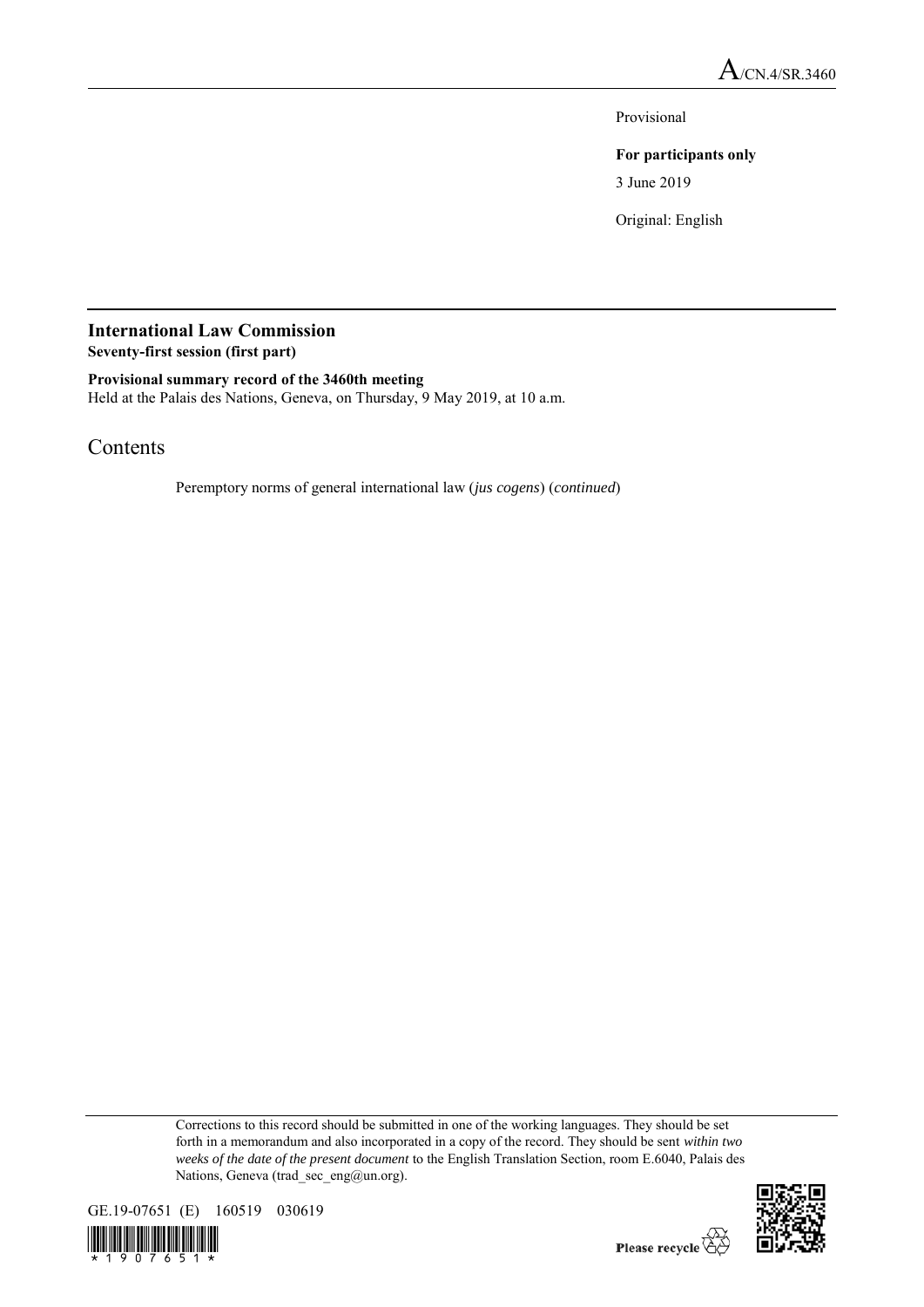| <i>Present:</i> |
|-----------------|
|                 |

| Chair:        | Mr. Šturma                  |
|---------------|-----------------------------|
| Members:      | Mr. Argüello Gómez          |
|               | Mr. Cissé                   |
|               | Ms. Escobar Hernández       |
|               | Ms. Galvão Teles            |
|               | Mr. Hassouna                |
|               | Mr. Hmoud                   |
|               | Mr. Huang                   |
|               | Mr. Jalloh                  |
|               | Mr. Laraba                  |
|               | Ms. Lehto                   |
|               | Mr. Murase                  |
|               | Mr. Murphy                  |
|               | Mr. Nguyen                  |
|               | Mr. Nolte                   |
|               | Ms. Oral                    |
|               | Mr. Ouazzani Chahdi         |
|               | Mr. Park                    |
|               | Mr. Petrič                  |
|               | Mr. Rajput                  |
|               | Mr. Reinisch                |
|               | Mr. Ruda Santolaria         |
|               | Mr. Saboia                  |
|               | Mr. Tladi                   |
|               | Mr. Valencia-Ospina         |
|               | Sir Michael Wood            |
|               | Mr. Zagaynov                |
| Secretariat:  |                             |
| Mr. Llewellyn | Secretary to the Commission |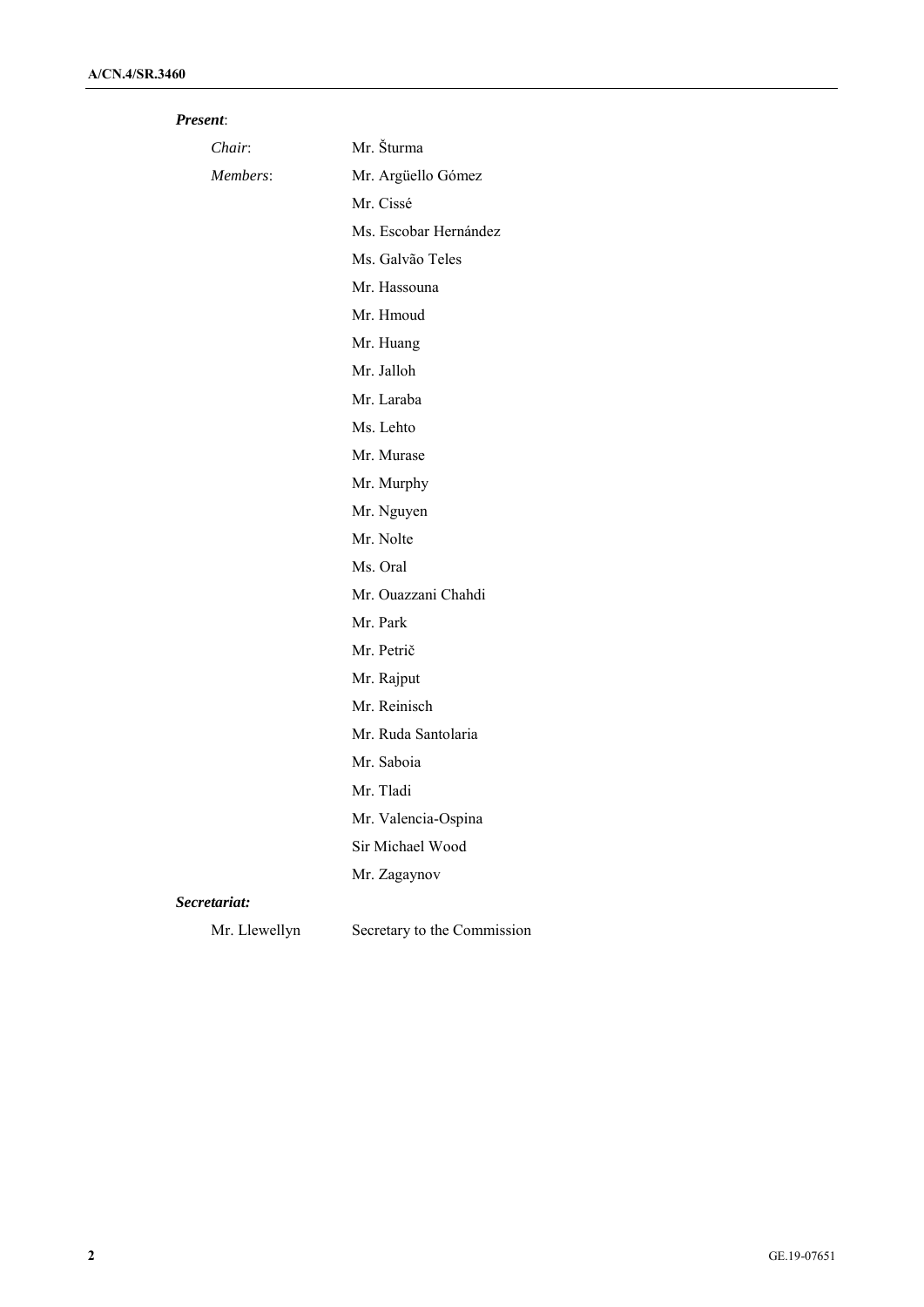*The meeting was called to order at 10.05 a.m.* 

### **Peremptory norms of general international law (***jus cogens***)** (agenda item 5) (*continued*) (A/CN.4/727)

**Ms. Galvão Teles** said that she would concentrate her remarks on the issue of regional *jus cogens* and the question of an illustrative list of norms of *jus cogens*. She supported the general approach taken by the Special Rapporteur in his fourth report (A/CN.4/727) and agreed with his conclusion that the notion of regional *jus cogens* had not found support in the practice of States. In the debate held in the Sixth Committee during the seventy-third session of the General Assembly, a number of delegations had expressed the view that the concept of regional peremptory norms would undermine the integrity of universally applicable peremptory norms of general international law. One delegation had suggested that the debate on the issue should proceed with caution so as not to jeopardize norms that were universally recognizable and applicable.

Even though it could be argued that different regions or groups of States might have a common set of unifying and binding norms that had a higher status than other rules, at least among those regions or groups – as in the case, for instance, of the prohibition of the death penalty in the countries of the European Union – that did not mean that such norms had the status of regional *jus cogens*. She therefore agreed with the Special Rapporteur's proposal, in paragraph 47 of his report, that no draft conclusion should be adopted on regional *jus cogens* and that an appropriate explanation should be included in the commentary.

The most sensitive issue raised in the report concerned the illustrative list of peremptory norms of general international law. The first question to be addressed was whether to have or not to have such a list. Differing views on that subject had been expressed by delegations in the Sixth Committee. Some had voiced support for the development of an illustrative list without qualifications, considering such a list to be one of the crucial benefits of the Commission's work on the topic. Others supported a nonexhaustive list accompanied by a clarification that the list did not prejudice the legal status of norms not included therein. One delegation had reiterated that the Commission should provide the grounds and evidence for considering the listed norms as *jus cogens*. Other delegations had nonetheless advised against the inclusion of an illustrative list at all, arguing, for instance, that it could prevent the emergence of State practice in support of other norms or hinder the development of the very concept of peremptory norms of general international law. It would also be a difficult task that would generate significant disagreement among States, with the risk that the concept itself might be diluted. One delegation had suggested that, if such a list was nonetheless included, reference should be made to the commentaries to articles 26 and 40 of the articles on responsibility of States for internationally wrongful acts, which included a tentative and non-exhaustive list of peremptory norms of general international law (*jus cogens*).

On balance, it seemed that the Commission had support from States for the inclusion of an illustrative list, provided that the list did not prejudice the legal status of norms not included on it; the grounds and evidence on the basis of which the Commission considered the listed norms to have acquired the status of *jus cogens* were provided; the inclusion of the list did not hinder the development of the concept of peremptory norms of general international law (*jus cogens*) itself; and reference was made to the commentaries to articles 26 and 40 of the articles on State responsibility.

In her view, if the draft conclusions were to be consistent with the Commission's previous work, an illustrative list would have to be provided. If the Commission did not list even the norms that it had referred to previously, it would be departing from the approach it had taken in its work on topics such as the law of treaties, State responsibility, reservations to treaties and fragmentation of international law. In those contexts, the Commission had explicitly listed some norms that it considered to have attained the status of *jus cogens*; not to do the same when dealing with peremptory norms of general international law as an autonomous topic would appear to be somewhat contradictory. The norms generally recognized by the Commission as having attained the status of *jus cogens* were the law of the Charter of the United Nations concerning the prohibition of the use of force, aggressive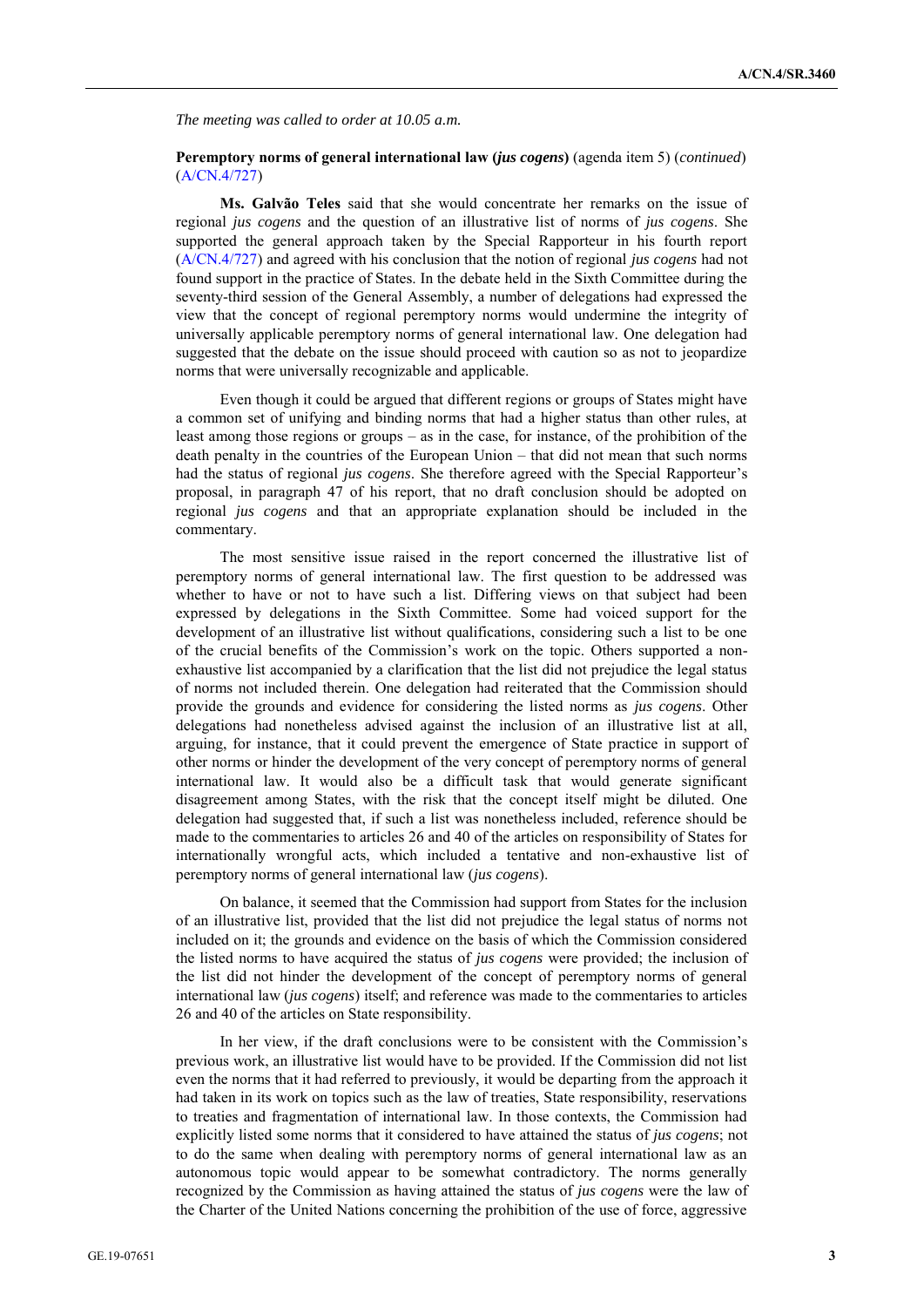force and aggression; the prohibition of genocide, crimes against humanity and torture under international law; the prohibition of slavery and the slave trade; the prohibition of piracy; the prohibition of racial discrimination and apartheid under international human rights law; the equality of States; the right to self-determination; the prohibition of war crimes and hostilities directed against a civilian population; and the intransgressible basic rules of international humanitarian law that were applicable in time of armed conflict.

Without the inclusion of an illustrative list with concrete examples, the Commission's methodological work would not be supported by actual examples of norms that met the criteria set out in the draft conclusions. The Commission was clearly the most appropriate entity to draw up an illustrative list because it had been entrusted with the task of providing methodological and conceptual clarity on the issue. Nevertheless, the Commission must emphasize that the list was illustrative and not exhaustive and that its purpose was to demonstrate both the processes underlying the formation of the *jus cogens* status of certain norms and the application of the criteria established by the Commission.

With regard to the form and status of the list and its content, she could support the overall approach taken by the Special Rapporteur in the proposed draft conclusion 24, though there was room for some drafting improvements in the chapeau and in the wording of the norms listed. However, she wished to suggest an alternative solution that might be supported by Commission members and States. In the past, the Commission had included illustrative lists of *jus cogens* norms in the commentary, so as not to elevate them to the same level as the main text. As a middle ground between inclusion in the commentary and inclusion in the draft conclusions, the list could be placed in an annex but referred to in a draft conclusion. The annex would bring together the examples contained in the commentary to articles 26 and 40 of the articles on State responsibility and would include a clarification that the list was without prejudice to other norms that had already attained the status of *jus cogens* or that might attain it in the future. The commentary to the draft conclusion and the annex could explain the purpose of the list and the instances where the norms on the list had been confirmed by State practice and international case law, including, but not limited to, that of the International Court of Justice. It could also refer to all the caveats already mentioned and to other norms that had also been put forward as possibly having *jus cogens* status.

A precedent for such an approach could be found in the Commission's articles on the effects of armed conflicts on treaties, article 7 of which stated that "An indicative list of treaties, the subject matter of which involves an implication that they continue in operation, in whole or in part, during armed conflict, is to be found in the annex to the present articles." The annex was entitled "Indicative list of treaties referred to in article 7".

She thus proposed that draft conclusion 24 should read simply "A non-exhaustive list of norms that have been generally accepted as having attained the status of peremptory norms of general international law (*jus cogens*) is contained in the annex to the present draft conclusions." She then proposed a text for the annex, which would read:

#### **Annex**

### **Non-exhaustive list of peremptory norms of general international law (***jus cogens***) referred to in draft conclusion 24**

Without prejudice to the existence or emergence of other peremptory norms, the following norms have been generally accepted as having attained the status of peremptory norms of general international law (*jus cogens*):

- (*a*) the prohibition of aggression;
- (*b*) the prohibition of genocide;
- (*c*) the prohibition of crimes against humanity;

(*d*) the prohibition of war crimes and other intransgressible basic rules of international humanitarian law;

- (*e*) the prohibition of torture;
- (*f*) the prohibition of slavery and the slave trade;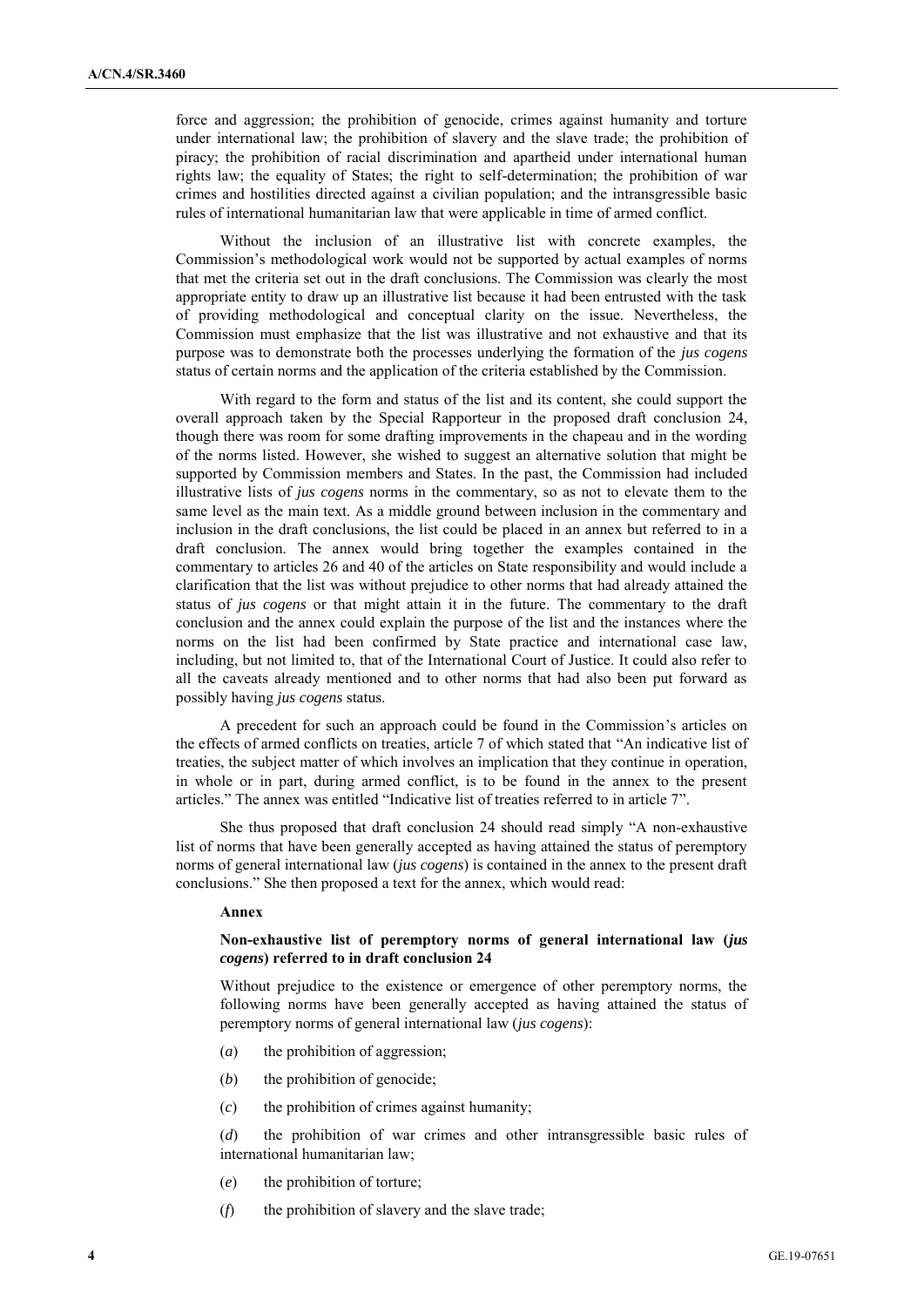- (*g*) the prohibition of apartheid and racial discrimination; and
- (*h*) the obligation to respect the right to self-determination.

She offered that suggestion in a spirit of compromise, believing that it represented more of a middle ground than the proposal made by Sir Michael Wood at the Commission's 3459th meeting, though many of his comments merited careful consideration. In conclusion, she said that she was in favour of referring the proposed draft conclusion 24 to the Drafting Committee, taking into account the suggestions made by Commission members.

**Ms. Oral** said that the Special Rapporteur was to be congratulated on his meticulously prepared and very well written fourth report, which had been delivered in a timely manner, and on his clear and succinct introduction.

Regarding the methodological issues that had been raised within the Commission and the Sixth Committee, she could understand why some States might prefer to review the draft commentaries in tandem with the draft conclusions as and when the latter were submitted to the Sixth Committee instead of at the very end of the process. The United Kingdom representative, for example, had expressed the view that States had a fuller understanding of draft provisions and were able to engage more productively with the Commission when commentaries were produced simultaneously. On the other hand, she also understood the very logical reasoning behind the holistic approach, as adopted by the Special Rapporteur on identification of customary international law. Experience would show whether there was any real advantage or disadvantage to either of those approaches, which could be discussed in the Working Group on methods of work.

On the issue of regional *jus cogens*, the Special Rapporteur had provided a concise and excellent overview of the different views expressed by States and in doctrine. A good number of States had observed that the notion of regional *jus cogens* ran counter to the underlying foundation of *jus cogens*, which was universality. The Commission itself, in its draft conclusion 7 on the current topic, stated that "acceptance and recognition by the international community of States as a whole" was the factor of relevance in the identification of norms of *jus cogens*; that would implicitly exclude any notion of regional norms. Introducing the concept of regional *jus cogens* in the draft conclusions would require a modification of that definition, which would not be appropriate. Furthermore, allowing for the parallel existence of regional norms of *jus cogens* might open the door to the emergence of conflicting peremptory norms, as discussed by the Drafting Committee in relation to draft conclusion 16.

Moreover, the notion of regional *jus cogens* raised many questions, such as how a "region" should be defined, when there was no accepted legal or political definition. The Special Rapporteur, in paragraphs 33 to 36 of his report, rightly pointed to the conceptual and practical questions that arose with respect to the consequences of regional norms of *jus cogens*. How would the nullity of a treaty that was in conflict with a norm of *jus cogens*, or the non-binding nature of decisions of an international organization that were in conflict with such a norm, apply within a purely regional context? While the topic of regional *jus cogens* might be an excellent subject for academic discourse, she was of the view that the Commission should not include it.

With regard to draft conclusion 24, as rightly pointed out by the Special Rapporteur in paragraph 49 of the report, the question of whether or not to include an illustrative list of peremptory norms was one that the Commission had considered before. Some current and past members of the Commission had expressed doubts about the elaboration of such a list, while many others had supported it. Their views mirrored the views of States, as the Special Rapporteur had pointed out. The main concerns of States that were not in favour of including an illustrative list centred on the impact that such a list could have on other current and future peremptory norms that were not included in the list. For example, the representative of the Netherlands in the Sixth Committee had expressed the concern that the authoritative nature of a list compiled by the Commission, whether illustrative or otherwise, would prevent the emergence of State practice and *opinio juris* in support of other norms. Nevertheless, she agreed with the Special Rapporteur that the Commission should not rule out the inclusion of a list simply for fear that it might be erroneously interpreted as *numerus*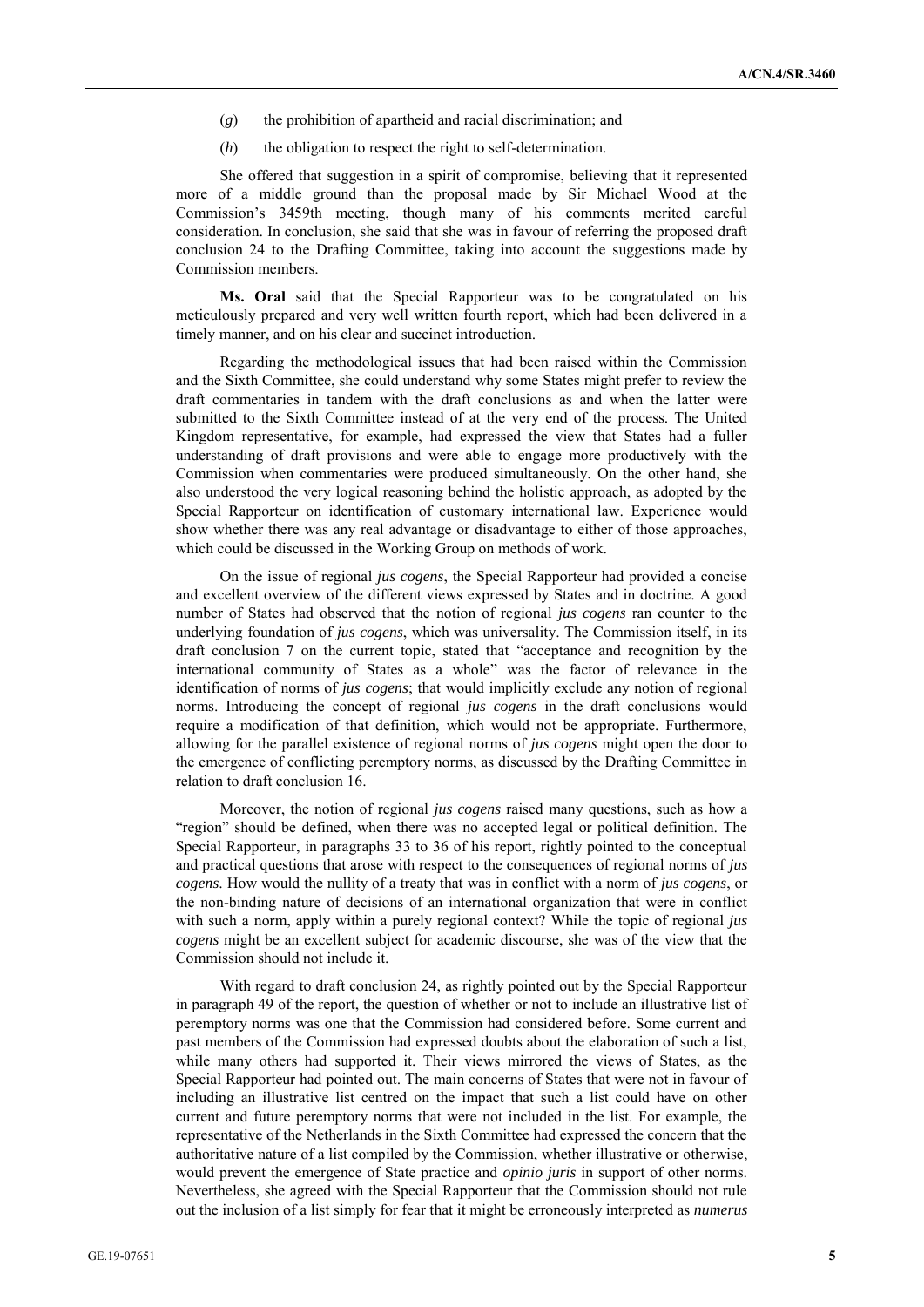*clausus*, provided that the Commission stated very clearly that the list was non-exclusive and open-ended.

On the other hand, many States had expressed views in favour of a list. Brazil had challenged the Commission to find a creative way to elaborate such a list. Japan was open to the idea if the list included the grounds and evidence for the inclusion of each norm on the list. New Zealand had also expressed a favourable view, though it had called for the Commission to continue to take a cautious and balanced approach, given the lack of State practice in that area and the serious consequences that arose from either breach of or conflict with a peremptory norm.

At the Commission's previous session, she had spoken in favour of including an illustrative list of peremptory norms of general international law. She still held that position, but wished to add some comments. Some 50 years earlier, the Commission had debated whether or not to include an illustrative list of *jus cogens* norms in draft article 50, "Treaties conflicting with a peremptory norm of general international law (*jus cogens*)", of the draft articles on the law of treaties, which had later become article 53 of the 1969 Vienna Convention on the Law of Treaties. The arguments raised then had been more or less the same as those raised in the current context.

In the 1960s, the emergence of rules having the character of *jus cogens* had been a comparatively new development. There had been very little State practice or jurisprudence. That had changed, and the Special Rapporteur had gone to great lengths to outline the developments in respect of certain norms of a peremptory nature since that time. Nevertheless, she had some reservations about the methodology followed by the Special Rapporteur. In chapter IV (B) of his report, entitled "Norms previously recognized by the Commission as possessing peremptory character", the Special Rapporteur referred to the commentary to draft article 50 of the draft articles on the law of treaties. However, in those commentaries the Commission gave examples of *jus cogens* norms as illustrations of "the most obvious and best settled rules of *jus cogens*" without specifying the methodology used in selecting those norms. Likewise, in the commentary to article 40 of the 2001 articles on responsibility of States for internationally wrongful acts, the Commission referred only to its own previous work as "support" for the view that the prohibition of aggression was a peremptory norm.

She questioned the Special Rapporteur's use of the word "recognized" in the title of chapter IV (B), as that word appeared to add a normative element. In paragraph 134, the Special Rapporteur took care to indicate that he was not taking any position on the character of the norms themselves, but then went on to note that there was strong support for the *jus cogens* status of the norms covered in that section, and differentiated between those norms and others whose *jus cogens* status enjoyed only "some" support. She was not comfortable with differentiation on that basis for the purpose of determining inclusion on the list. She questioned the wisdom of identifying in the commentaries norms that had only "some support", especially if the intent of the list was simply to bring together a collection of norms that the Commission had previously identified as *jus cogens*.

It was not the content of the illustrative list *per se* that was of concern to her, but the terminology used to explain why some norms but not others had been selected for inclusion. That approach might inadvertently create a methodology for identifying norms of *jus cogens* rather than for simply compiling an illustrative list. The methodology used by the Special Rapporteur in preparing the list should not become a template for the identification of norms of *jus cogens*.

She was also concerned about the thematic nature of the list. In general, draft conclusion 24 was focused on norms related to international criminal law and international humanitarian law. That could easily lead to the conclusion that the norms of *jus cogens* did not apply in other areas of law. She was not contesting the Special Rapporteur's selection of a certain set of norms for inclusion on the list, as she understood that he had not intended to create a methodology for the identification of norms of *jus cogens*. Her main concern was that the non-exclusive and open-ended nature of the list needed to be made very clear in the text of the draft conclusion itself, and not simply in the commentaries.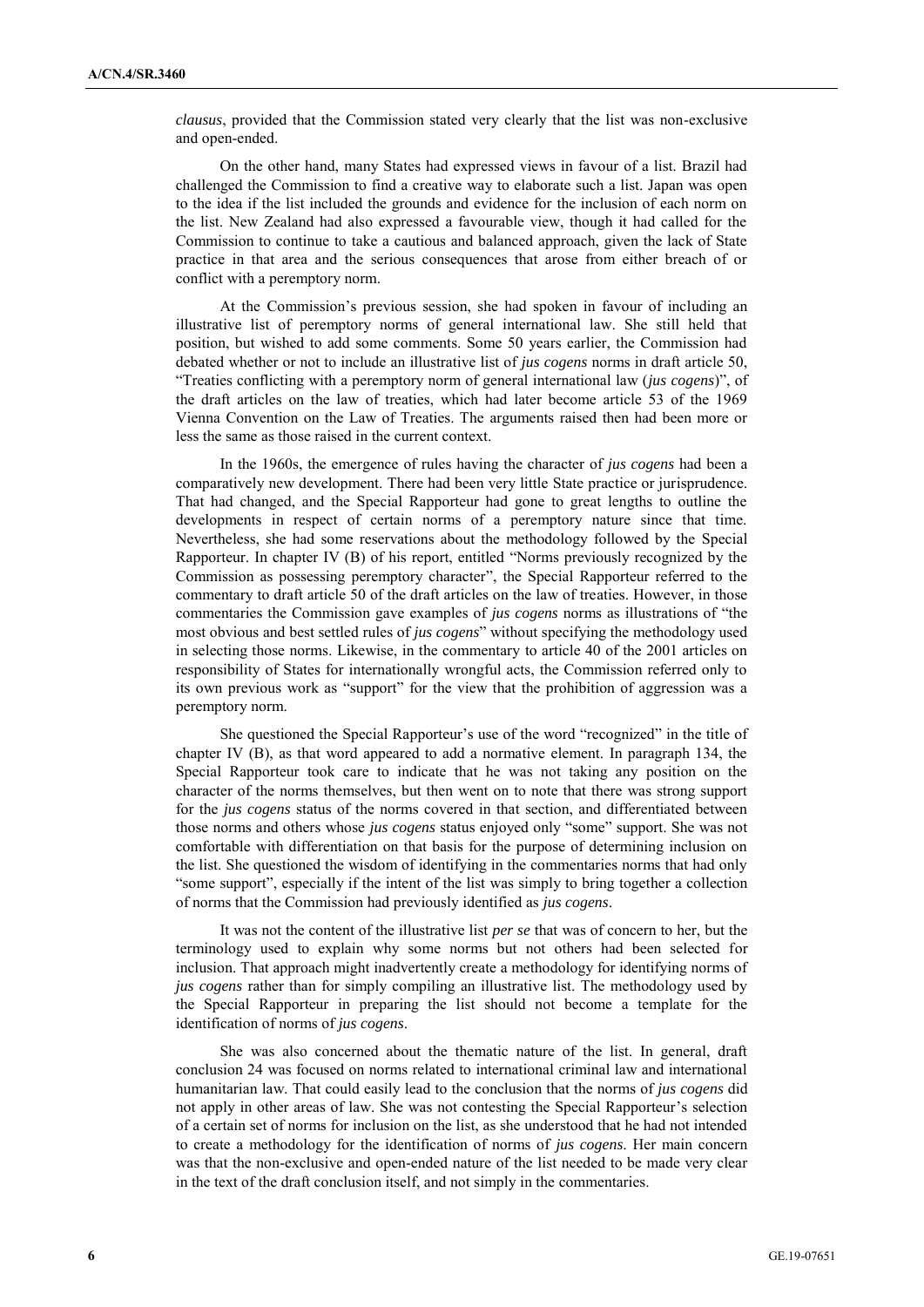A week earlier, some 500 biodiversity experts had gathered to discuss the *Global Assessment Report on Biodiversity and Ecosystem Services* produced by the Intergovernmental Science-Policy Platform on Biodiversity and Ecosystem Services. The report concluded that some 1 million species were facing extinction and that many could disappear completely within a decade if nothing was done. Unlike genocide, however, "ecocide" was not a *jus cogens* norm. While protection of the environment and natural resources might not have been recognized as a peremptory norm in the past, it was a potential candidate for inclusion on a future list of *jus cogens* norms. The manner in which the Commission elaborated an illustrative list should not hinder the potential inclusion of such norms. The list adopted by the Commission must not be fixed in the year 2019, but must remain open-ended.

In the chapeau of draft conclusion 24, the list was described as comprising the "most widely recognized" examples of peremptory norms. However, by inserting "most widely" before "recognized", the Commission appeared to be introducing a "criterion" into the list instead of providing a neutral descriptor. That description could easily be confused with the definition of *jus cogens* that the Commission had provisionally adopted.

As an alternative, she suggested that the chapeau should read "Without prejudice to the existence of other peremptory norms, present or future, the following are solely provided as an illustrative list of certain peremptory norms." The commentary to that draft conclusion would need to be carefully drafted to ensure that the draft conclusion did not inadvertently prevent other norms, especially those outside the fields of international criminal law and international humanitarian law, from acquiring the status of *jus cogens*.

In conclusion, she recommended that draft conclusion 24 should be referred to the Drafting Committee.

**Mr. Murphy** said that the Special Rapporteur appeared to be well aware of the differing views within the Commission as to the core subject of the fourth report, and was diligently seeking to find common ground. However, he did not see why the Special Rapporteur had resurrected parts of his summing-up of the debate at the Commission's previous session for inclusion in the report, or why it was necessary to address, in paragraph 13 of the report, a dispute between the Special Rapporteur and one representative in the Sixth Committee on a matter unrelated to the subject of the report.

In paragraph 15 of the report, the Special Rapporteur defended his decision to keep all of the draft conclusions in the Drafting Committee rather than follow the usual practice of drafting and adopting commentary in the year that the draft conclusion was completed or, if necessary, the following year. That approach had been criticized by a number of delegations in the Sixth Committee. For example, the representative of Finland, speaking on behalf of the Nordic States, had expressed concern that the method might hamper a thorough analysis and an optimal exchange of views between the Commission and Member States, as the full set of draft conclusions and commentaries, representing a very significant body of work, would be presented to the full Commission and the Sixth Committee all at once at the time of the first reading. That would limit States' opportunities for meaningful interaction with the Commission over the whole span of its work on the topic.

Other delegations in the Sixth Committee had also criticized that approach, which made it harder for them to react on an annual basis to draft conclusions that had not been provisionally adopted by the Commission or explained by detailed commentary. The response provided in the report, to the effect that the same approach had been taken in the case of one other topic, was inadequate. He also found it difficult to reconstruct various nuances that the Drafting Committee had discussed years previously that were to be captured in the commentary, and would prefer to be able do so closer in time to the relevant discussions. Although it was too late to change the approach in the current case, he thought it worth highlighting that States appeared to prefer the Commission's normal practice and that continued departure from it on other topics might only serve to worsen relations with the Sixth Committee.

Paragraph 16 of the report noted the criticisms expressed by various States with regard to the methodology used. The Czech Republic, for instance, had stated that the Special Rapporteur's approach to the topic was based primarily on references to doctrine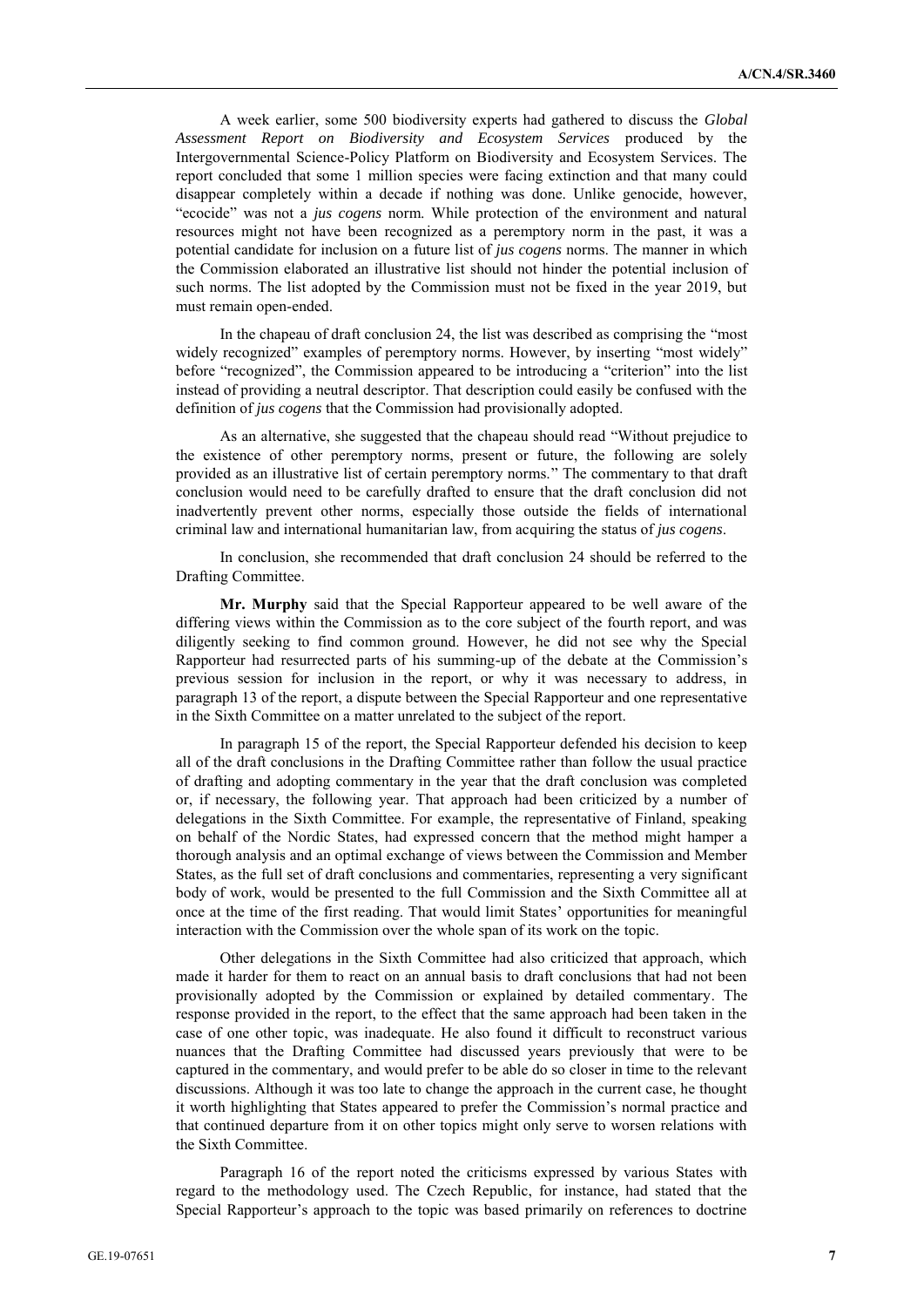rather than to international practice and that a deeper analysis of international and national case law and State practice relevant to the topic would have been appreciated, particularly in relation to the methodology used for the identification of peremptory norms. The response offered in the report, that none of the States had pointed to a single draft conclusion that was entirely unsupported by practice, set a low bar for determining the existence of a rule of international law, implying that the existence of a single example of "practice" would be sufficient for establishing the rule. That response was also inaccurate, at least if "practice" was taken to mean State practice; Slovakia, for instance, had asserted that several of the proposed draft conclusions were based merely on doctrinal opinions rather than State practice, and the United Kingdom had stated, in relation to draft conclusion 17, that it did not believe there was State practice to support the contention that a State could refuse to comply with a binding Security Council resolution based on an assertion of a breach of a *jus cogens* norm. While opinions on such comments might differ, it was not helpful to make sweeping statements about the views of Sixth Committee delegations that were not accurate or to use the term "practice" in a particular way.

He was not persuaded by the view, expressed in paragraph 17, that the conflicting reactions to draft conclusion 14 on the part of Sixth Committee delegations showed that the optimal outcome had been reached. Draft conclusion 14, which concerned procedural requirements, appeared not to be supported by any State practice, unless the treaty-based Vienna Convention procedures could be regarded as such practice. The report gave no response to some of the criticisms voiced in the Sixth Committee, such as the point raised by Greece that the procedure appeared to be inter-State in nature and thus could not adequately address a dispute between a State and an international organization. Moreover, several States had simply called for the deletion of draft conclusion 14.

No clear explanation was given of the term "regional *jus cogens*", the possible existence of which was considered in chapter III of the report. If it meant peremptory norms of general international law that operated solely within a particular region, such norms obviously did not exist: "general" international law was not regional law, and draft conclusion 2 provided that peremptory norms of general international law were "universally applicable". The arguments outlined in chapter III thus appeared to be something of an afterthought. If, on the other hand, "regional *jus cogens*" was intended to mean peremptory norms of regional international law, that issue was arguably not the focus of the topic and should, as some other members had suggested, be omitted.

The discussion in chapter IV (A) of the report about whether or not a "non-exhaustive list" of *jus cogens* norms should be included in a draft conclusion was both balanced and helpful. However, the Special Rapporteur's preference was unclear: on the one hand, he mentioned "compelling" reasons not to have such a list and appeared to favour the proposal by the Netherlands to include a reference to the list contained in the commentaries to the articles on responsibility of States for internationally wrongful acts; on the other, he proposed that an actual list should be included in the draft conclusions themselves, with no reference to past Commission practice.

Although the idea of including a list of *jus cogens* norms in the draft conclusions might seem attractive, the reasons put forward for doing so were not persuasive, and a number of problems might arise. The argument that the Commission's project would be a failure if it did not identify *jus cogens* norms was not compelling; the Commission would in any case not identify all *jus cogens* norms but would, at best, only develop a partial list. Moreover, doing so would not be consistent with the Commission's practice in previous draft articles or draft conclusions: in its work on other topics such as customary international law and unilateral acts of States, it had not sought to catalogue substantive rules or examples of such acts, although such a list had been included in the work on the topic "Effects of armed conflicts on treaties", as Ms. Galvão Teles had mentioned. Analysing the methodology of a source had not in the past required the Commission to identify the substantive or primary rules that had emerged from that source, and the topic at hand should be no different in that regard.

Second, as the Netherlands had noted, however such a list was described, it would be perceived by others as a claim by the Commission that certain norms were *jus cogens* and others were not. It would, in all likelihood, prevent the emergence of State practice and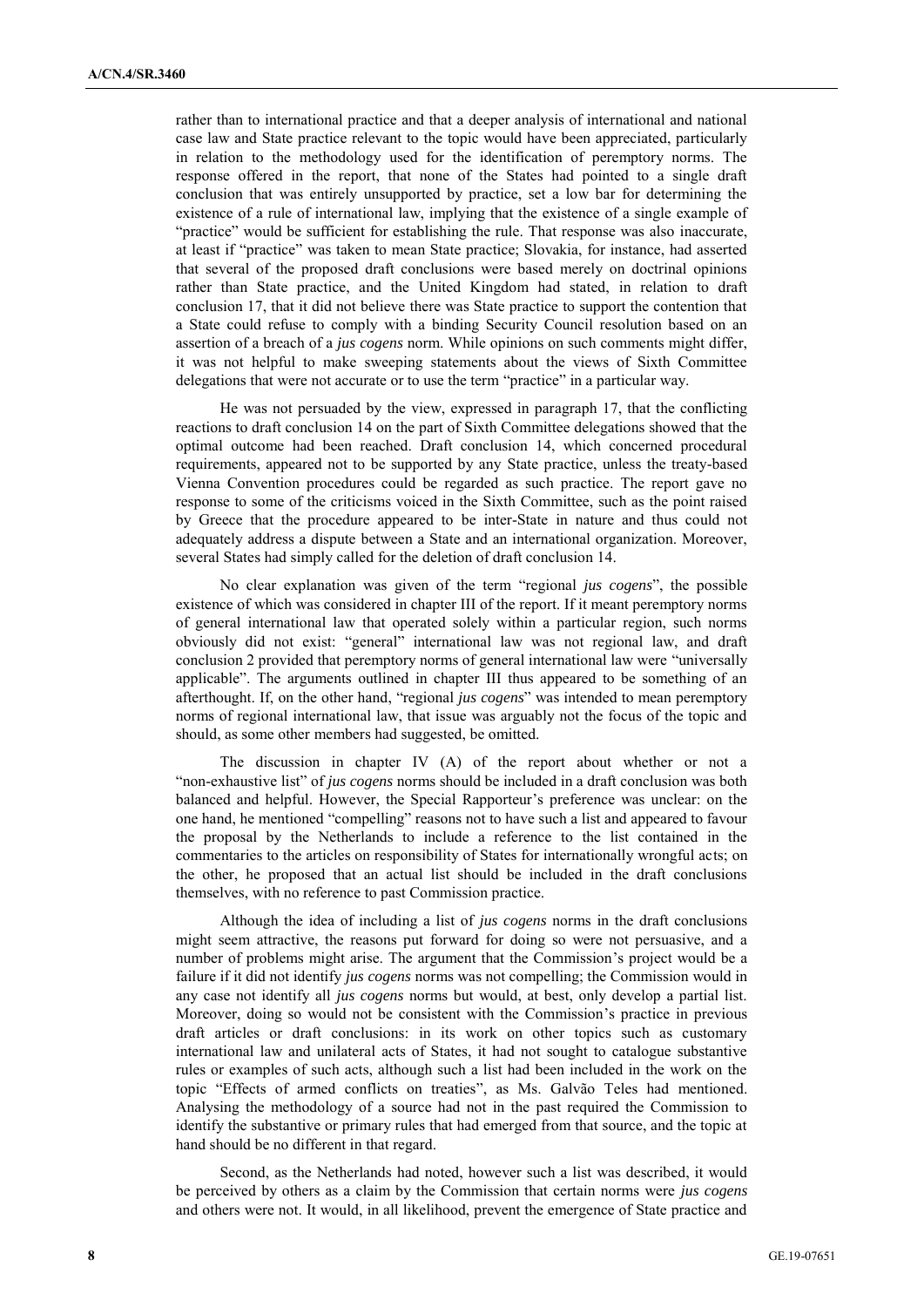*opinio juris* in support of other norms; thus, for example, a future claim that discrimination on the basis of sexual orientation was a violation of *jus cogens* would be much harder to substantiate. The same would be true in relation to the prohibition of ecocide.

Third, although the report indicated that the list in draft conclusion 24 was "only a confirmation in a text (as opposed to a commentary) of a previous list of *jus cogens* norms identified by the Commission", the draft conclusion itself did not contain such a statement and there was no basis on which the reader could draw that conclusion.

Fourth, if the aim was simply to list norms that the Commission had identified in previous lists, a question arose as to why those particular lists were considered "the only objective means by which to determine which norms to include" in an illustrative list. Some of the norms taken from the Commission's previous work were based on isolated or unspecified cases and might thus be considered extremely arbitrary rather than objective; furthermore, the list given did not even include all the norms that the Commission had identified previously.

Fifth, the analysis presented in the report did not focus on what the Commission had or had not said; it made the substantive claim that the norms on the illustrative list were supported by various sources of international law and that other norms did not have enough support to be included. Norms in the latter category included, for example, the prohibition of enforced disappearance and the principle of *non-refoulement*; the prohibition of racial discrimination was considered a *jus cogens* norm, but the prohibition of discrimination against women was not; the prohibition of slavery was *jus cogens*, but the prohibition of human trafficking only enjoyed "some degree of support" and thus did not merit inclusion on the list. If the commentary was worded in the same manner as the report, such a list would be viewed as an indication of which rules had been identified by the Commission as meeting the definition of *jus cogens* as of 2019.

Sixth, in his view, the methodology followed in chapter IV (B) and (C) was not consistent with the one applied in relation to prior draft conclusions on the topic, which had drawn upon a wide range of evidence to determine whether a "very large majority" of States accepted and recognized that the rule in question was of *jus cogens* character. He agreed with Mr. Park that, for the most part, the analysis in the report regarded a rule as *jus cogens* if the Commission or the International Court of Justice, perhaps with the support of a few academic views, had identified it as such. Furthermore, the analysis glossed over the fact that, in many cases, those bodies had not actually claimed that the norm in question was *jus cogens*.

The report offered no serious analysis of State practice to establish whether the right to self-determination was recognized and accepted by a very large majority of States as being of *jus cogens* character. The report relied heavily on the jurisprudence of the International Court of Justice, but that Court had asserted only that the right to selfdetermination had an *erga omnes* character. The existence of an obligation *erga omnes* did not necessarily mean that there was an obligation imposed by a norm of *jus cogens*. There were, for example, obligations owed *erga omnes* that operated in common spaces, such as the sea, outer space and Antarctica, and that did not relate to a peremptory norm of general international law. In the recent advisory proceedings in *Legal Consequences of the Separation of the Chagos Archipelago from Mauritius in 1965*, several States had urged the International Court of Justice to declare the right to self-determination to be of a *jus cogens* character, but the Court had pointedly declined to reach that conclusion, instead simply noting the *erga omnes* character of the right to self-determination.

The obvious reason that the Court had not recognized the right to self-determination as *jus cogens* was that doing so would have accorded that right equal stature with the rules on the use of force in international law, meaning that action to exercise the right to selfdetermination might be taken even if it entailed a violation of the rules on the use of force. If, for instance, his own country, the United States of America, were to carry out an invasion into Venezuelan territory, other States would claim that it had violated the Charter of the United Nations. However, if the proposed illustrative list included that right, the United States could argue that the invasion was permissible because its purpose was to help the people of that country to exercise their right to self-determination, which, as a *jus*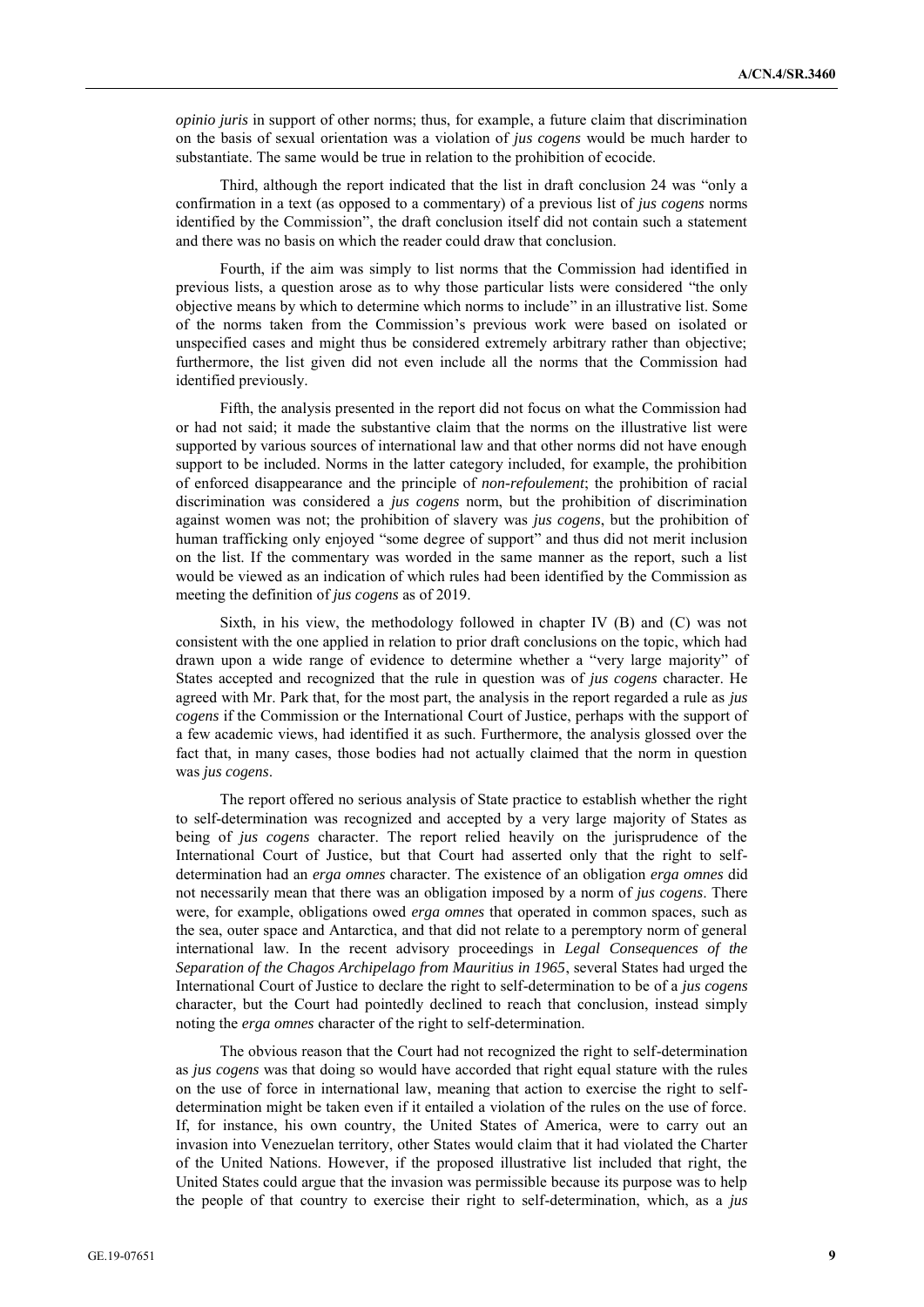*cogens* norm, had a status comparable to that of the Charter. He suspected that a careful analysis of State practice would show that States were unlikely to support that conclusion.

He was of the view that no systematic effort had been made in chapter IV (B) and (C) to uncover and analyse the practice of States with regard to each of the norms in question. As Mr. Park had observed, there had been no attempt at comprehensiveness, to the point where the report did not present opposing views with respect to the norms discussed. Consequently, the robust methodology outlined in the Special Rapporteur's first report on the topic (A/CN.4/693) seemed to be lacking in substance, at least if the analysis that purportedly supported the norms proposed for the illustrative list was deemed sufficient.

He agreed with Mr. Murase that, if such a normative study were to be conducted seriously, it would take several years and involve careful analysis and deliberation by the Commission, which would need to seek evidence from States on their practice with respect to each of the norms under consideration, in order to ensure that as much of that practice as possible was uncovered. As Mr. Murase had suggested, consideration could be given to the establishment of a working group of the Commission to assist the Special Rapporteur in sifting through such evidence.

A further problem was that the norms listed in draft conclusion 24 were very unclear or undefined. Both the Special Rapporteur and Ms. Lehto had acknowledged that fact, but did not consider it a significant impediment to the Commission's work. However, the case that Ms. Lehto had made did seem to indicate that moving forward was problematic. It might be asked what was meant by, and whether there were differences between, the terms "aggression" and "aggressive force"; whether they were the same as an "act of aggression" as understood in article 8 *bis* of the Rome Statute, as amended in 2010; and whether that definition corresponded to the definition of aggression set out in General Assembly resolution 3314 (XXIX) or in the Charter of the United Nations. Arguably, those three sources did not describe the underlying rule in the same way, and some of the differences were very important, as Mr. Murase had stressed. Perhaps, as the Special Rapporteur had suggested, the meaning was rather the "law of the Charter concerning the prohibition of the use of force", which, as Ms. Lehto had pointed out, could mean that all uses of force, including those falling well below the threshold of an "armed attack", were a violation of *jus cogens*.

Similar questions could be raised about the other norms on the list. For instance, were crimes against humanity defined as in the Nuremberg Charter, the Statutes of the International Tribunal for the Former Yugoslavia and the International Criminal Tribunal for Rwanda, article 7 of the Rome Statute or draft article 3 of the Commission's draft articles on crimes against humanity? Those different possible sources did not describe the underlying prohibition in exactly the same way.

The right to self-determination needed to be defined, as did the "basic rules of international humanitarian law". If the latter referred solely to the "prohibition of hostilities directed at a civilian population", as might be interpreted from the report of the Study Group on the fragmentation of international law (A/CN.4/L.682), a wide range of rules regarding the treatment of prisoners of war would be excluded; if that was not the case, a decision would need to be taken as to whether rules from the Geneva Convention relative to the Treatment of Prisoners of War, such as the rule that footwear must be supplied to prisoners of war, were *jus cogens*. Although that issue might seem hypothetical, it had been sharply debated before the Eritrea-Ethiopia Claims Commission. The suggestion by Mr. Park that reference should be made to the prohibition of "war crimes" raised the question of whether those crimes concerned all violations of the 1949 Geneva Conventions, only "grave breaches" of those Conventions, violations of the Additional Protocols or violations of the Rome Statute. Like "basic rules of international humanitarian law", "war crimes" was defined differently in different instruments and was a very difficult term to interpret.

Such questions should not be dismissed; it was incumbent upon the Commission to be clear about the exact meaning of the draft articles and draft conclusions it adopted. The Commission's strength derived from the rigour of its work. In the case of the topic on immunity, it had decided to develop an annex to draft article 7 that referred to specific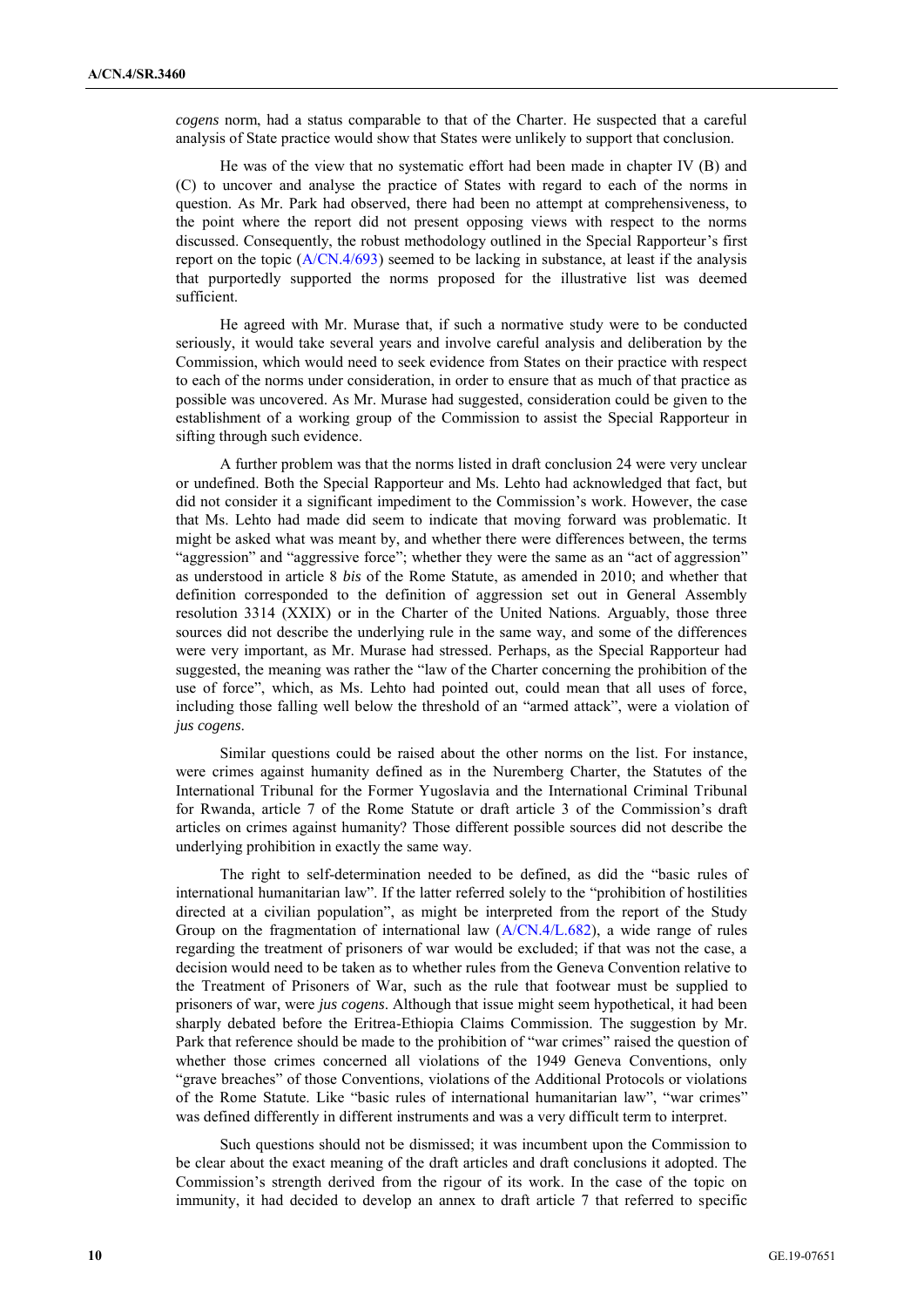treaties in order to define exactly what was meant by the terms listed, several of which, such as "genocide", "crimes against humanity" and "torture", also appeared on the list in draft conclusion 24. It was therefore natural to ask why the same approach was not being taken in the context of the current topic. As both of those lists might be used for important purposes within national legal systems, a lack of clarity would be undesirable.

In conclusion, he said that he very much appreciated the analysis contained in the fourth report and the Special Rapporteur's hard work in seeking to bring the project to a conclusion. There were two possible paths forward in respect of the proposed illustrative list. The Commission could embark on an extensive effort to comprehensively analyse State practice and other evidence with respect to the norms listed in proposed draft conclusion 24; that would entail asking a detailed question, in the annual report to the General Assembly, about Member States' practice in that regard. On the basis of the information gathered, probably together with comments from international organizations, treaty bodies, special rapporteurs and other interested organizations, the Special Rapporteur would write a report or series of reports analysing the evidence in depth. That could ultimately lead to the establishment of an illustrative list that would represent a normative claim that the norms listed were supported by the kind of evidence identified in the Commission's existing draft conclusions.

The alternative would be not to make any normative claims about State practice or other evidence, but instead to develop a purely descriptive list based solely on the Commission's previous statements. That should be stated clearly in the chapeau, with a clear indication of what the Commission or a study group of the Commission had previously stated and how it had done so. The commentary would contain no further assertions as to evidence supporting or not supporting such norms; it would solely indicate assertions previously made by the Commission. If that second path was chosen, the list could appear in a draft conclusion or a draft annex to the draft conclusions. However, given that it would be a short, descriptive list that simply repeated what the Commission had previously indicated in commentaries, it might be best located in the commentary to the project under consideration as well. He therefore was not in favour of referring proposed draft conclusion 24 to the Drafting Committee, but was willing to work with the Special Rapporteur on commentary of the kind he had described.

**Mr. Jalloh**, responding to Mr. Murphy's comments on the right to selfdetermination, said that, in accordance with draft conclusion 4, to identify a peremptory norm of general international law (*jus cogens*), it was necessary to establish that it was a norm of general international law and that it was accepted and recognized by the international community of States as a whole as a norm from which no derogation was permitted and which could be modified only by a subsequent norm of general international law having the same character. Draft conclusion 8 stated that evidence of such acceptance and recognition could take a wide range of forms, including public statements made on behalf of States; official publications; government legal opinions; diplomatic correspondence; legislative and administrative acts; decisions of national courts; treaty provisions; and resolutions adopted by an international organization or at an intergovernmental conference.

In paragraphs 108 to 115 of the report, the Special Rapporteur provided several forms of evidence that the right to self-determination was a norm of *jus cogens*, including General Assembly resolutions such as those containing the Declaration on the Granting of Independence to Colonial Countries and Peoples (resolution 1514 (XV)) and the Declaration on Principles of International Law concerning Friendly Relations and Cooperation among States in accordance with the Charter of the United Nations (resolution 2625 (XXV)); Security Council resolutions; treaty practice; and national and regional court decisions.

In that context, he would be grateful if Mr. Murphy could explain the conclusion that the evidence provided in the report was insufficient for the purpose of identifying the right to self-determination as a norm of *jus cogens*.

**Mr. Murphy** said that, in accordance with draft conclusion 7 (2), acceptance and recognition by "a very large majority of States" was required for the identification of a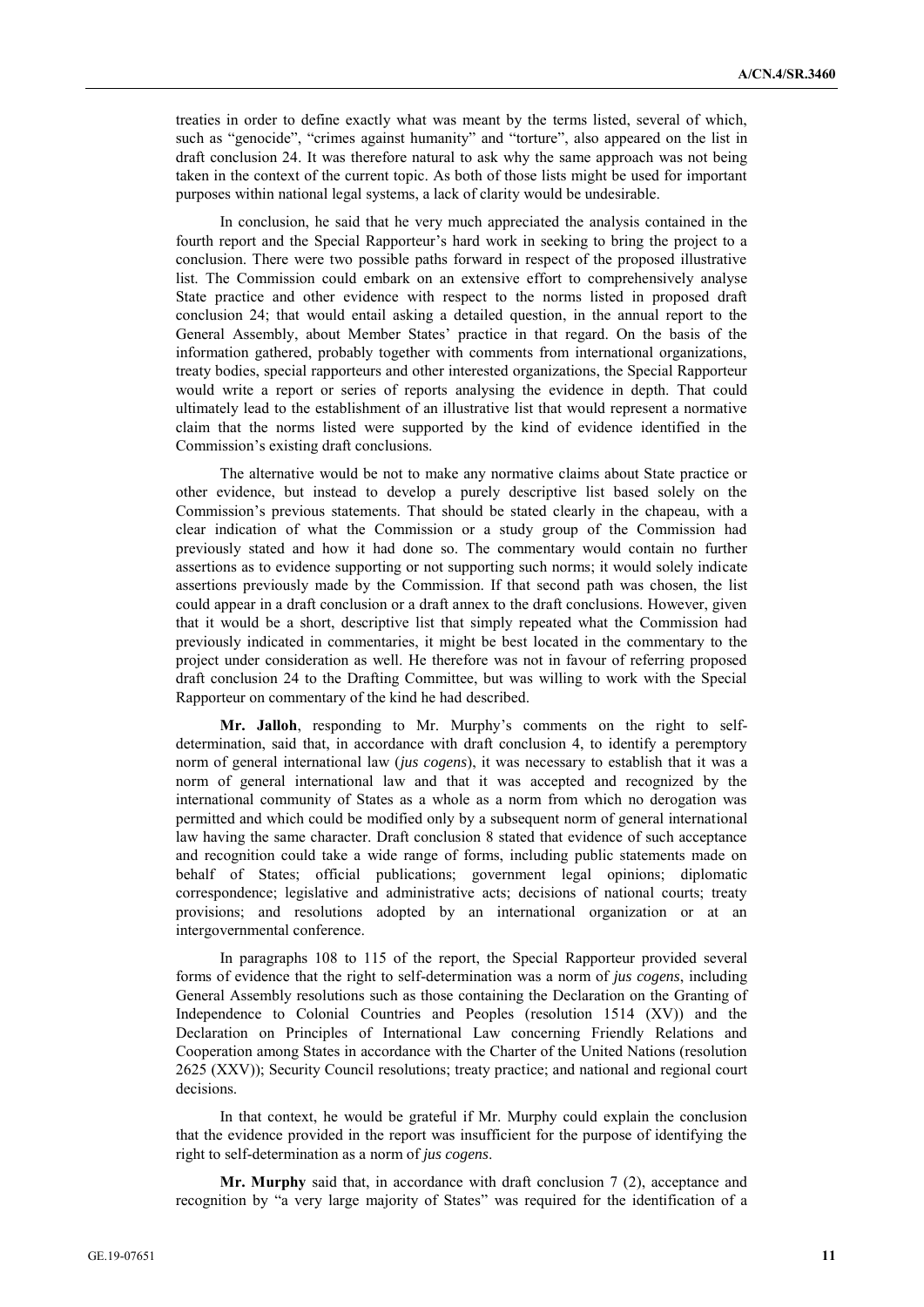norm as one of *jus cogens*. While various forms of evidence were indeed listed in draft conclusion 8 (2), most of them concerned the views of States, as expressed in public statements made on their behalf, official publications, government legal opinions and diplomatic correspondence. In the relevant section of the report, the Special Rapporteur did not refer to any of those forms of evidence in support of the proposition that the right to self-determination was a norm of *jus cogens*.

Draft conclusion 8 (2) also mentioned resolutions adopted by an international organization or at an intergovernmental conference, but the right to self-determination was not explicitly accepted and recognized as a norm of *jus cogens* in any of the resolutions to which the Special Rapporteur referred. In order to identify the peremptory status of that right, a more systematic analysis of the available evidence would need to be conducted with a view to determining the level of acceptance and recognition it enjoyed.

**Mr. Petrič**, welcoming the opportunity for a mini-debate on the right to selfdetermination, said that the history of the twentieth century, which involved the break-up of empires, decolonization and the formation of some 100 new States, offered ample evidence of State practice in support of the peremptory status of the right to self-determination. The Atlantic Charter of 14 August 1941, which stated the wish of its signatories to see sovereign rights and self-government restored to those who had been forcibly deprived of them, and the Declaration by United Nations of 1 January 1942 represented two key moments in that historical process. The Declaration on Principles of International Law concerning Friendly Relations and Cooperation among States in accordance with the Charter of the United Nations offered an authoritative interpretation of the principle of equal rights and self-determination of peoples. It clearly stated that all peoples had the right freely to determine, without external interference, their political status and to pursue their economic, social and cultural development. That meant that Mr. Murphy's hypothetical example of an invasion in the name of self-determination could not be regarded as such under the United Nations definition of the concept.

More generally, he strongly agreed that the Commission should not become a legislator of *jus cogens*. However, it could indicate, perhaps in the commentaries, that there were certain basic norms from which States could not derogate. In that regard, the Commission's decision to introduce the concept of *jus cogens* in the 1960s had been a brave step, as it had represented an attempt to place certain limits on the conduct of States.

**Mr. Jalloh** said that, as Mr. Murphy had acknowledged, the forms of evidence cited in the report in support of the proposition that the right to self-determination was a norm of *jus cogens* were among those listed in draft conclusion 8 (2). There was thus no doubt in his mind that the right to self-determination should be identified as such a norm.

**Mr. Murphy** said that he could not agree with Mr. Jalloh's reasoning. The Special Rapporteur did not provide sufficient evidence to support the claim, in paragraph 110 of the report, that the *jus cogens* status of the right to self-determination had been recognized in the practice of States in the context of multilateral instruments. Moreover, none of the General Assembly resolutions cited in the report referred to the *jus cogens* status of the principle; merely proclaiming the fundamental character of a right was insufficient to give it the status of *jus cogens*. In addition, the Special Rapporteur's claim, also in paragraph 110, that the General Assembly had declared an agreement invalid on the ground that it was inconsistent with the right to self-determination was not borne out by the resolution cited, namely General Assembly resolution 33/28 A, which did not appear to have invalidated anything. In any case, the General Assembly did not have the authority to apply article 66 of the 1969 Vienna Convention on the Law of Treaties.

With regard to the claims made in paragraphs 111 and 112, neither the affirmation of the right to self-determination in a Security Council resolution nor the reflection of that right in treaty practice supported the proposition that it had a *jus cogens* character. Although the Federal Constitutional Court of Germany had identified the right to selfdetermination as a rule of *jus cogens* in a judgment of 26 October 2004, as noted in paragraph 113 of the report, it had also identified as having that status other norms that did not appear in the Special Rapporteur's illustrative list, including central norms on the protection of the environment. The Special Rapporteur's selective approach to the evidence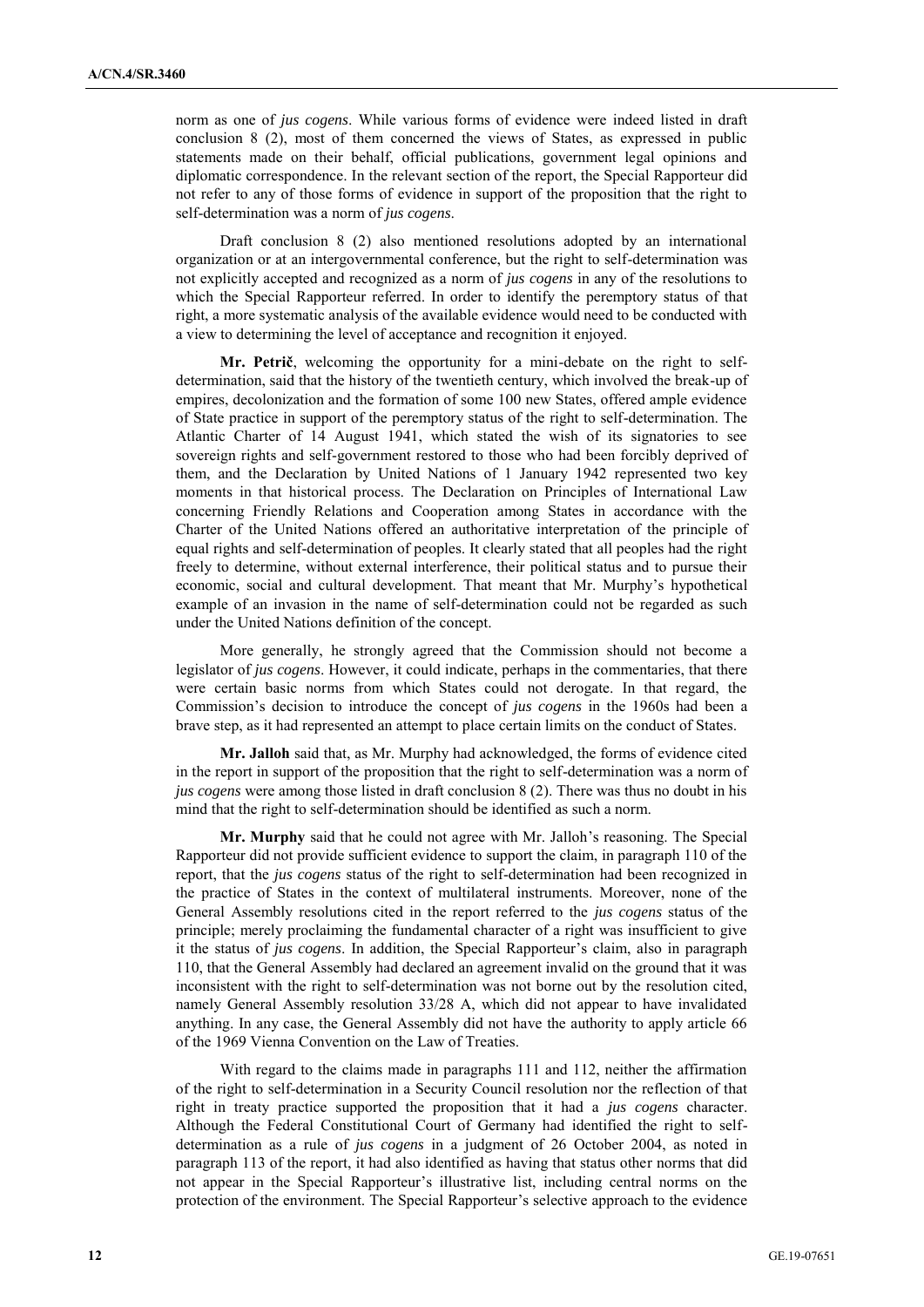called into question its authority. If the Commission wished to identify particular norms as norms of *jus cogens*, it must take a more systematic approach than the one taken in the report.

**Mr. Hmoud**, thanking the Special Rapporteur for the comprehensive fourth report on the topic, said he was pleased that the issues raised in 2018, both in the Commission and in the Sixth Committee, had been analysed and addressed. With regard to the methodology followed in the reports on the topic, although the Special Rapporteur had taken account of doctrinal views, and the writings of legal scholars and jurists underpinned the legal analysis and proposed draft conclusions, the approach taken depended primarily on State and international practice. That was significant, as one of the reasons for the Commission's decision to address the topic was the fact that the identification of peremptory norms of general international law (*jus cogens*) had previously not been based on actual practice.

The nature of *jus cogens* norms was somewhat enigmatic: their peremptory character, namely their hierarchical superiority and universal applicability, derived not from a particular attribute or manner of construction in the international legal system but from a decision by the international community of States to bestow that character on them. Although they purported to reflect and protect fundamental values of the international community, so too did other rules of international law that did not possess the same status. For that reason, although the Commission had identified the teachings of the most highly qualified publicists and the decisions of international courts and tribunals as subsidiary means for the determination of the peremptory character of *jus cogens* norms, it should not downplay evidence from such sources in its work on the topic; in fact, the commentary to draft conclusion 9 should indicate that those constituted primary sources for a number of *jus cogens* norms.

With regard to regional *jus cogens*, although some support for the validity of the concept could be found in academic writings, it was clear from the debates in the Sixth Committee that States generally rejected it. As explained in the report, the criteria for the identification of *jus cogens* norms were not applicable to the concept of regional *jus cogens*, which encompassed the rules that might apply between States in a particular region. The rules in question would not be universally applicable even between the States in that region and States in other regions.

The peremptory character of what purported to be regional *jus cogens* norms was undermined by the fact that a peremptory norm of general international law would prevail in the event of a conflict. Even international obligations that were not of a *jus cogens* character, such as binding Security Council decisions, might prevail over such regional norms. Although those norms might reflect the fundamental values of a particular region, they would not necessarily reflect the fundamental values of the international community as a whole. However, it could be argued that certain peremptory norms of general international law (*jus cogens*) had originated in legal norms reflecting the fundamental values of particular regions.

Thus, he did not believe that regional *jus cogens* should be dealt with in the draft conclusions. In order to address the concern expressed by certain members that the possible validity of the concept should not be ruled out, the Commission could explain in the commentary that the concept was beyond the scope of the topic and that, in any case, a regional rule, whatever its character in the region in question, was hierarchically inferior to a peremptory norm of general international law.

With regard to the illustrative list, he maintained the view that he had expressed in relation to the Special Rapporteur's first report, namely that a non-exhaustive list should be provided in an annex. He did not see how the Commission could address the topic without taking a position regarding the most widely accepted examples of peremptory norms of general international law; indeed, it had identified such norms in the past. One way or another, the Commission would have to assess the value of the evidence in favour of the acceptance and recognition of particular norms of general international law as peremptory. The challenge was to avoid giving the impression that the list was exhaustive.

An illustrative list would assist States, courts, tribunals and others in identifying *jus cogens* norms, applying the relevant criteria and assessing the peremptory character of other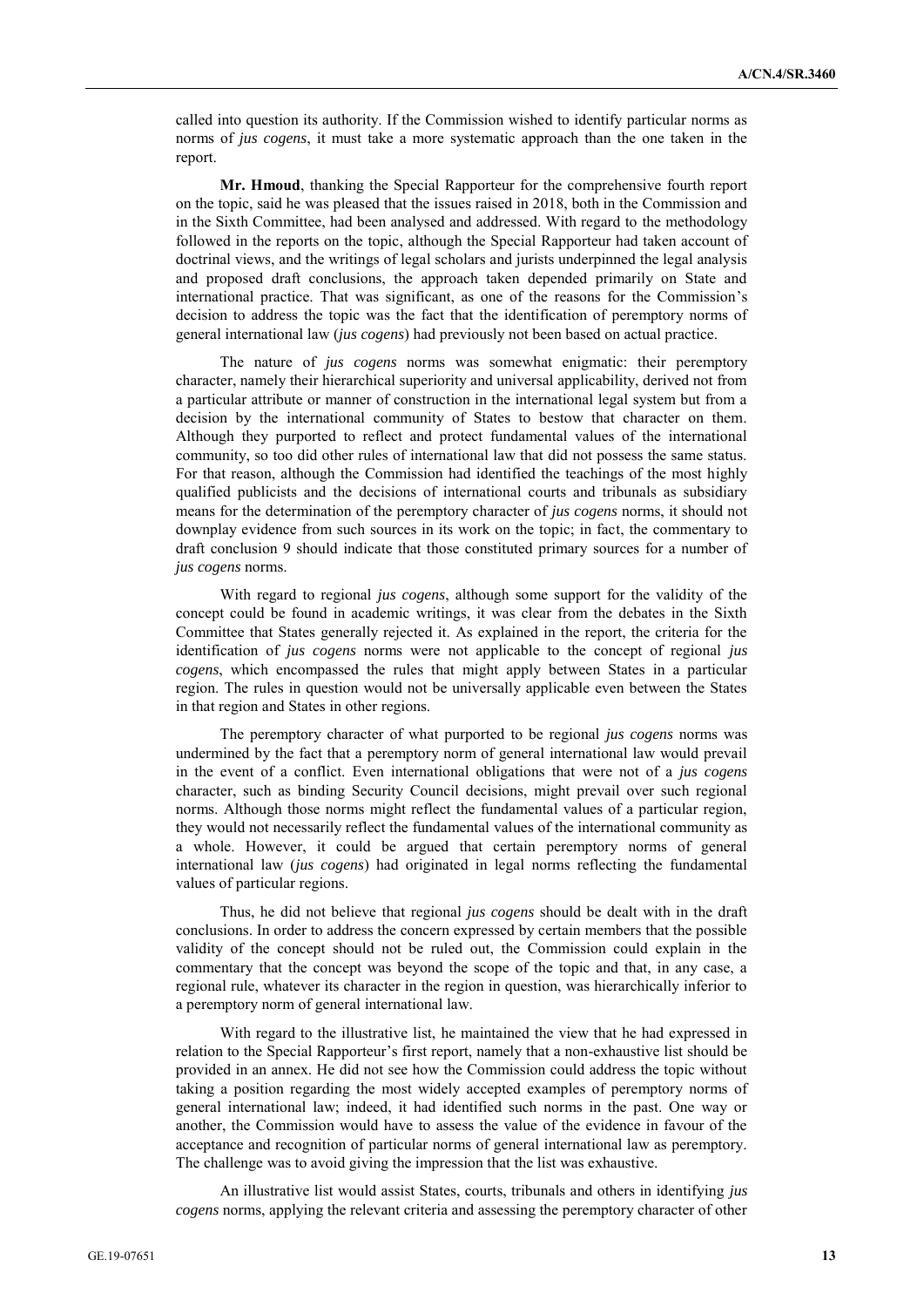rules of general international law. The question was not whether an illustrative list should be prepared, but where it should be placed and how it should be described in the draft conclusions.

The first objective of the exercise should be to ensure that no controversy was generated by the inclusion of a particular norm in the list. Prior to the inclusion of a norm, the criteria for its identification as a peremptory norm of general international law should be applied and the evidence for its peremptory character should be assessed. The fact that some States did not recognize the peremptory character of a particular norm did not rule out the possibility of its inclusion. Draft conclusion 7 provided that the threshold for identification of a norm was its acceptance and recognition "by a very large majority of States". The refusal by a given State to apply a particular norm for political reasons was irrelevant, as its consent was not required in order for it to be bound by such a norm.

He agreed with other Commission members that determining the content of the list would be a long and difficult exercise. The Commission would need to assess all the available evidence of acceptance and recognition of the norms proposed for inclusion and would need to apply the identification criteria in a prescriptive manner. Scholarly writings and the pronouncements of international courts and tribunals offered the most readily available forms of evidence in that regard. As it did not seem feasible to use State practice as a basis for assessing the acceptance and recognition of particular norms by the international community of States as a whole, particularly if the Commission tackled a wide range of specific areas of international law, such as environmental law, the list should be based on other sources. Of course, the list was intended to be indicative and should not hinder the determination of the content of peremptory norms by practitioners, judges and others.

In accordance with its previous practice, the Commission should avoid giving the impression that the list was exhaustive. The Commission's approach to the provision of examples had varied over the years. In the commentary to article 50 of the 1966 draft articles on the law of treaties, only one norm had been identified as *jus cogens*. Various norms had been identified as being "clearly accepted and recognized" as *jus cogens* in the commentaries to the articles on responsibility of States for internationally wrongful acts. The 2006 report of the Study Group on the fragmentation of international law included a reference to "the most frequently cited candidates for the status of *jus cogens*", and thus avoided making an authoritative pronouncement on their content.

The Commission should continue to use language of that kind in the draft conclusions and the commentaries. In his view, the examples included in the list should be described as the most widely accepted and recognized examples of norms that had achieved peremptory status.

The legal value of such a descriptive and illustrative list would not be altered whether it was placed in a draft conclusion or in an annex. His preference would be to place the list in an annex, as the draft conclusions should be primarily concerned with the methodological aspects of the topic. The necessary evidence of acceptance and recognition could be cited in the commentaries.

The specific norms included in the list should be in line with those previously cited by the Commission. The Drafting Committee would determine the specific language to be used to describe the various *jus cogens* norms in the list, including the phrasing of the prohibition of the use of aggressive force, the prohibition of apartheid and/or racial discrimination and the basic rules of international humanitarian law.

The commentary should clarify that the Commission had limited itself to examples that it had identified previously and should acknowledge that other norms of general international law might have achieved the status of *jus cogens*. He would prefer not to devote too much of the commentary to examples of less well-supported norms, such as those discussed in chapter IV (C) of the report. In addition, the commentary should include specific evidence to support the inclusion of the norms on the list.

He recommended that draft conclusion 24 should be referred to the Drafting Committee. He hoped that, by the end of the current session, the Commission would be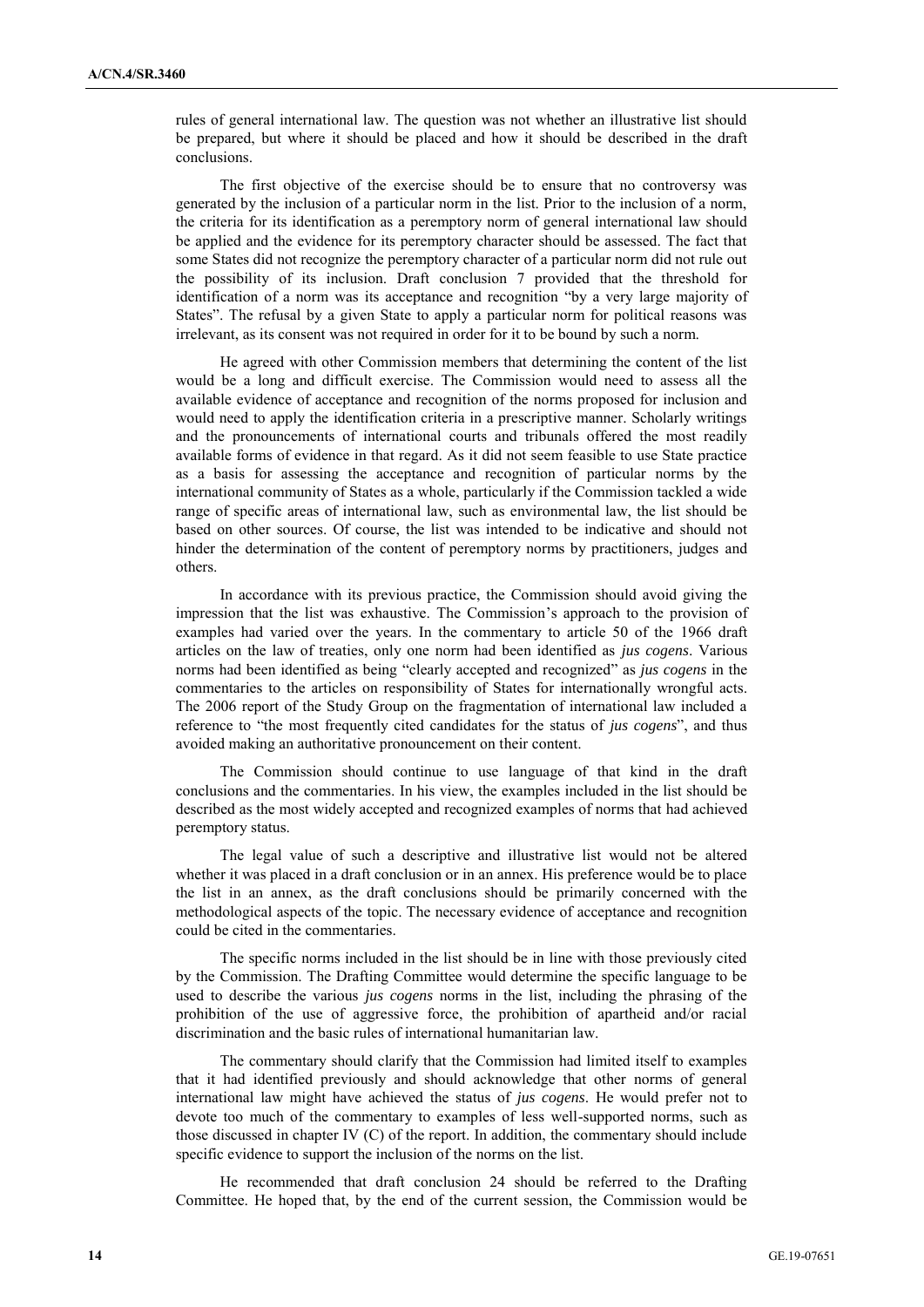able to adopt a full set of draft conclusions on first reading, which would then be submitted to the Sixth Committee for consideration.

**Mr. Hassouna**, expressing his appreciation for the Special Rapporteur's fourth report, said that, as the discussion had shown, the concept of *jus cogens* remained a source of considerable controversy. It had been described as an "obscure term" denoting an "obscure notion" as early as 1968, at the first session of the United Nations Conference on the Law of Treaties. The Commission faced the challenge of clarifying that notion by adopting the set of draft conclusions before it, which, once approved by States, would help to strengthen the rule of law in international relations.

In the debates in the Sixth Committee, some States had expressed dissatisfaction with the Commission's decision to retain the draft conclusions in the Drafting Committee until a full set had been completed, and others had questioned the Special Rapporteur's reliance on theory and doctrine rather than State practice. He agreed with the Special Rapporteur that those criticisms were unfounded. With regard to the first criticism, the Commission had tended to consider the topic of *jus cogens* during the second part of its sessions, which left insufficient time in which to finalize proposals in the Drafting Committee and prepare the commentaries for adoption. The Commission should take a flexible approach to its programme of work: at times, it should reduce the number of topics considered at a session in order to give States ample time in which to review and comment on its proposals, while at other times, when it completed the consideration of a number of topics on second reading, it should consider adding new topics to the programme of work. With regard to the second criticism, the Special Rapporteur had clearly relied on relevant State practice, among other sources, despite the dearth of such practice. Concerning the issue of individual criminal responsibility, which many States had addressed, he supported the Special Rapporteur's proposal to include a "without prejudice" clause.

With regard to chapter III of the report, during the debate in the Sixth Committee, States had generally rejected the possibility of regional *jus cogens* on the ground that it contradicted the supreme and universal nature of *jus cogens*. However, some prominent legal scholars, including former Commission members, had contended that there might be norms that acquired a peremptory character only in a regional context. Nonetheless, he shared the views of the Special Rapporteur, whose report included a detailed discussion of the lack of practice to substantiate the existence of regional *jus cogens* and the practical and conceptual difficulties deriving from the inherently universal character of *jus cogens*.

In the report, the Special Rapporteur noted the importance of distinguishing between the existence of a common set of unifying and binding norms in different regions, on the one hand, and the notion of regional *jus cogens*, on the other. Since those regional unifying and binding norms had assumed great importance in a variety of fields, such as the conception of human rights in the African, European and inter-American systems, the distinction between them and regional *jus cogens* ought to be clearly emphasized in the commentary. In that context, he suggested that the commentary should highlight three main elements: that the notion of regional *jus cogens* did not find support in the practice of States; that that notion was the subject of a doctrinal debate among legal scholars, many of whom regarded the formation of regional *jus cogens* as a plausible eventuality; and that regional *jus cogens* was distinct from existing regional unifying and binding norms in various fields.

Concerning chapter IV of the report, he agreed with the Special Rapporteur that the time had come for the Commission to take a decision on whether or not to draw up an illustrative list of norms of *jus cogens*. The diverging views on the question within the Commission had also been reflected in the Sixth Committee. The Special Rapporteur himself had oscillated between the two views.

At the Commission's seventieth session, he had stated that the consideration of an illustrative list would be welcome, as the idea had received support from both States and Commission members. The list could build on the oft-cited list of the most frequently cited candidates for the status of *jus cogens* produced by the Study Group on the fragmentation of international law, as well as the non-exhaustive list set out in the commentary to the articles on State responsibility. He had further emphasized that the Special Rapporteur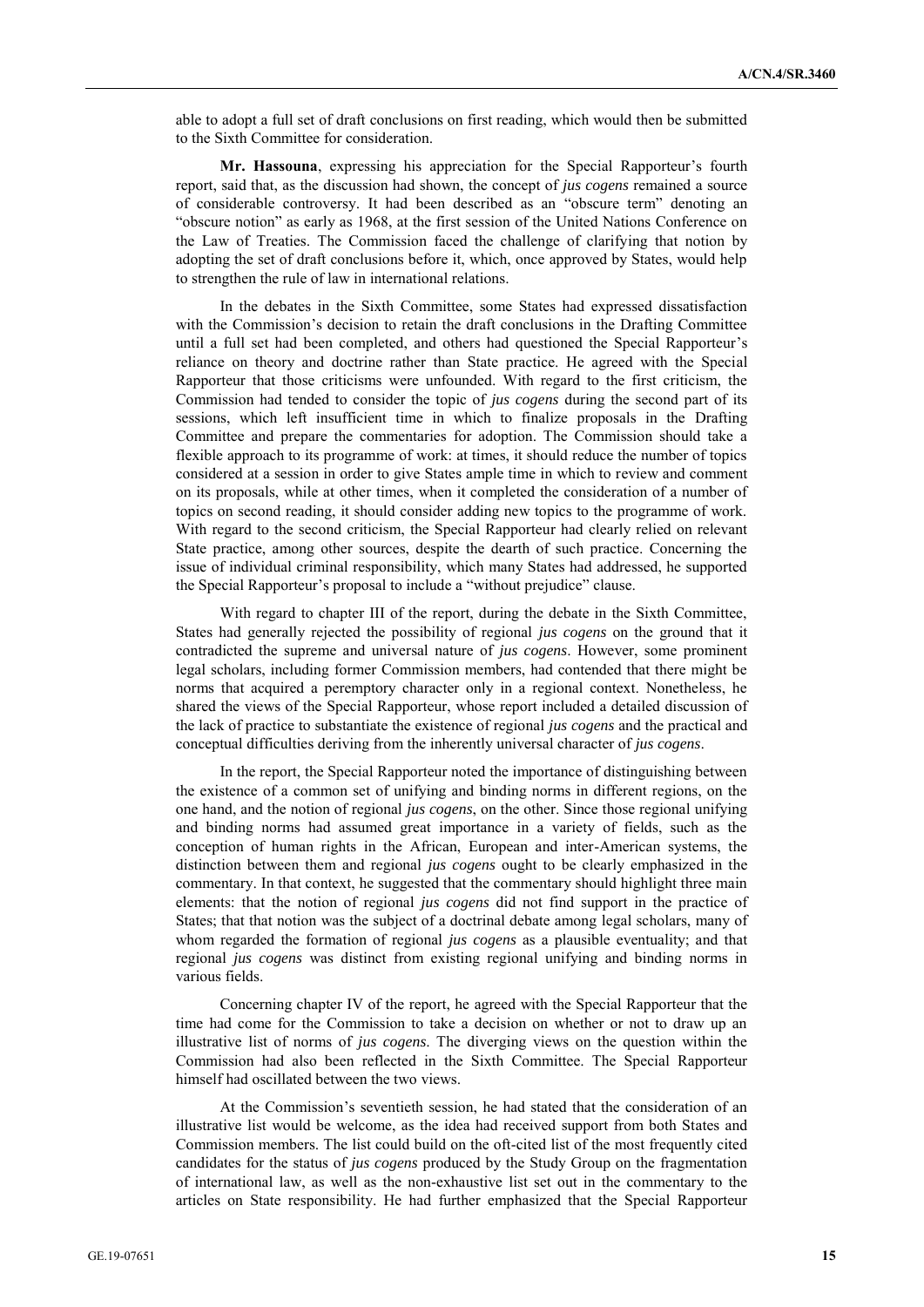should make it clear that the list was not exhaustive and could offer illustrative examples and provide context for the identification of new *jus cogens* norms in the future. As a middle ground between those who favoured and those who opposed the idea of a list, he had suggested that an illustrative list could be provided in the commentaries. He stood by that position and thus supported the Special Rapporteur's compromise proposal that an illustrative list of norms recognized by the Commission and the International Court of Justice as having the status of *jus cogens* should be included in the commentaries rather than in a separate draft conclusion. Alternatively, the Commission could consider the proposal put forward by Ms. Galvão Teles to provide a non-exhaustive list in an annex to the draft conclusions.

While he supported the Special Rapporteur's proposal to include the most widely recognized examples of peremptory norms of general international law, he was also aware that the content, scope and application of most of those examples, such as the prohibition of aggression, the prohibition of slavery, the right to self-determination and the basic rules of international humanitarian law, were still debatable and open to interpretation. In the light of the views expressed in the Commission's debate, the Special Rapporteur should provide in the commentary all available evidence of acceptance and recognition of those proposed *jus cogens* norms, while emphasizing that the list built upon lists that had previously been adopted by the Commission.

The Special Rapporteur referred to other possible norms of *jus cogens* not identified in the Commission's previous work that might acquire the status of *jus cogens* in the future, as they already enjoyed a degree of support. However, he doubted that the examples given by the Special Rapporteur had already attained that status or were likely to do so in the near future. For instance, support for the *jus cogens* nature of the prohibition of enforced disappearance relied mainly on the impermissibility of derogation from that prohibition under the International Convention for the Protection of All Persons from Enforced Disappearance, yet there were only 59 States parties to that instrument. The peremptory status of the principle of *non-refoulement* had a great deal of support in treaty practice; however, although that principle was provided for in article 33 of the Convention relating to the Status of Refugees, it was also, under that same article, made subject to the security interests of the State where the refugee was located. Furthermore, there was some support for the peremptory status of the principle of non-discrimination, but there seemed to be no universal recognition regarding the prohibition of discrimination in general, including gender discrimination. There were many declarations and treaties on the protection of the environment, but none provided strong evidence of non-derogability. Despite the fact that there was strong support, or at least some support, for the *jus cogens* status of all those norms, their status was still highly contested, and it would be premature to assert, without conclusive evidence, that they had already or would soon become peremptory norms.

Concerning future work on the topic, he supported the proposal that a full set of draft conclusions should be adopted on first reading at the current session. The Commission should finalize all outstanding issues, including the question of an illustrative list, with a view to referring the set of draft conclusions to States and, in the light of their comments and concerns, completing the second reading in 2021.

**Mr. Nguyen** said that the Special Rapporteur was to be commended on his excellent fourth report, which included a more balanced analysis of doctrine and State practice than his previous reports. He welcomed the explanation given by the Special Rapporteur in paragraph 15 concerning the decision not to present the draft conclusions and commentaries to States gradually, as was the Commission's standard practice, but to wait until the full set of draft conclusions and commentaries had been completed.

The Special Rapporteur's in-depth analysis of article 53 of the Vienna Convention on the Law of Treaties, the doctrine and the literature had confirmed his doubts about the possibility of including regional *jus cogens* in the project. While practice in relation to universal *jus cogens* was difficult to prove, evidence of regional *jus cogens* was almost impossible to find. The three examples of regional *jus cogens* cited by Professor Reza Hasmath – the Brezhnev Doctrine in the regional grouping of socialist countries, the prohibition of juvenile execution in the Organization of American States and the human rights practice of Islamic States – had not stood up to scrutiny. The Special Rapporteur had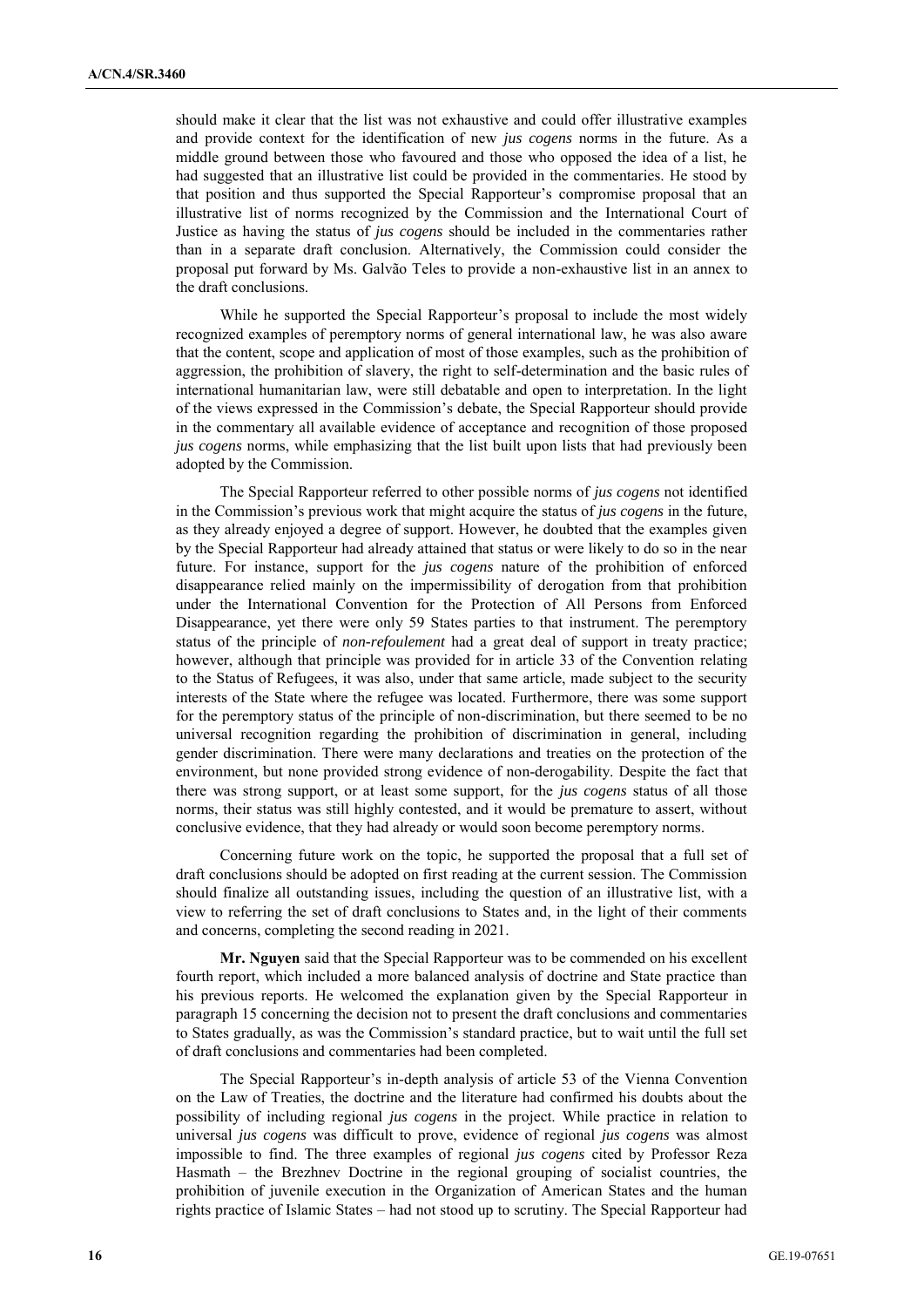quite rightly rejected two other examples – a notion of European peremptory human rights defended by some writers and a notion of a particular *jus cogens* applicable among socialist States invoked by G.I. Tunkin – on the grounds that they were not *jus cogens* or even a species of *jus cogens*, since they allowed derogation in several ways. Most *jus cogens* norms had roots in the field of human rights, and different regions might well have different conceptions of human rights, some of which went further than more widely accepted notions on particular matters. Acceptance of the existence of different regional *jus cogens* norms might thus contradict the universality of human rights values.

In addition to the conceptual difficulties raised by the notion of regional *jus cogens*, there were several other points to bear in mind. Unlike universal *jus cogens*, for which there was a well-known definition in article 53 of the Vienna Convention, regional *jus cogens* had no recognized definition. Did the two criteria for the identification of universal *jus cogens* set out in draft conclusion 4 apply to the identification of regional *jus cogens*? If so, what was the hierarchy between regional and universal *jus cogens*? Ordinarily, the universal *jus cogens* norms that were generally accepted and recognized by the international community would be considered to have the higher status, in which case the non-derogable character of regional *jus cogens* would be breached; regional *jus cogens* norms could be modified either by other regional norms having the same character or by universal norms. The other theoretical possibility was that regional *jus cogens* might have a higher status than existing universal norms, as was argued by some writers to justify the notion of regional *jus cogens* in Europe. While a rule of regional customary law could form a basis for the formation of a *jus cogens* norm under international law, a norm of regional *jus cogens* did not have the same character as, and thus could not modify, existing peremptory norms of international law that were accepted and recognized by the international community. Finally, the lack of State practice was the strongest evidence pointing to a lack of acceptance of regional *jus cogens*. He agreed with the Special Rapporteur that the notion of regional peremptory norms appeared to be incompatible with the universal application of peremptory norms of general international law. Regional *jus cogens* should therefore not be included in the draft conclusions, and an appropriate explanation should be given in the commentary.

There were diverging views on the idea of including an illustrative list of *jus cogens* norms. In 1966, the Commission had decided not to include any examples of rules of *jus cogens* in the draft articles on the law of treaties because there was "no simple criterion by which to identify a general rule of international law as having the character of *jus cogens*". However, that had not prevented successive attempts to draw up lists in the commentary to the 2001 articles on responsibility of States for internationally wrongful acts and the 2006 report of the Study Group on the fragmentation of international law. The inclusion of an illustrative list might either give the impression that other norms not included in it were not *jus cogens* or lead to debate on other norms that could potentially have been included. On the other hand, the absence of a list might result in abuse of the peremptory character of such norms.

Peremptory norms were a feature more of theoretical writing than of State practice. The purpose of the Commission's work on the topic was to clarify the general nature of *jus cogens* and the criteria for its identification. The two criteria in draft conclusion 4 had yet to be tested in practice, but after 50 years of debate on the subject, the time had come for the Commission to finally provide a tentative list of norms that had achieved the status of *jus cogens*. In so doing, it would be responding to the wishes of most States. Given that international law was an open-ended system in which *jus cogens* was an evolving notion, new peremptory norms could be incorporated as the law developed. An exhaustive list of peremptory norms would be impossible to compile and would not, in any case, be broadly welcomed. The expansion or reduction of the list would depend on State practice. The concept of *res communis* in the context of the law of the sea or the law of outer space, for example, could be considered a peremptory norm. While he respected the Special Rapporteur's decision to confine the list to norms that had previously been recognized by the Commission as having a peremptory character, a list of possible *jus cogens* norms would be of great value in guiding the in-depth study of those norms.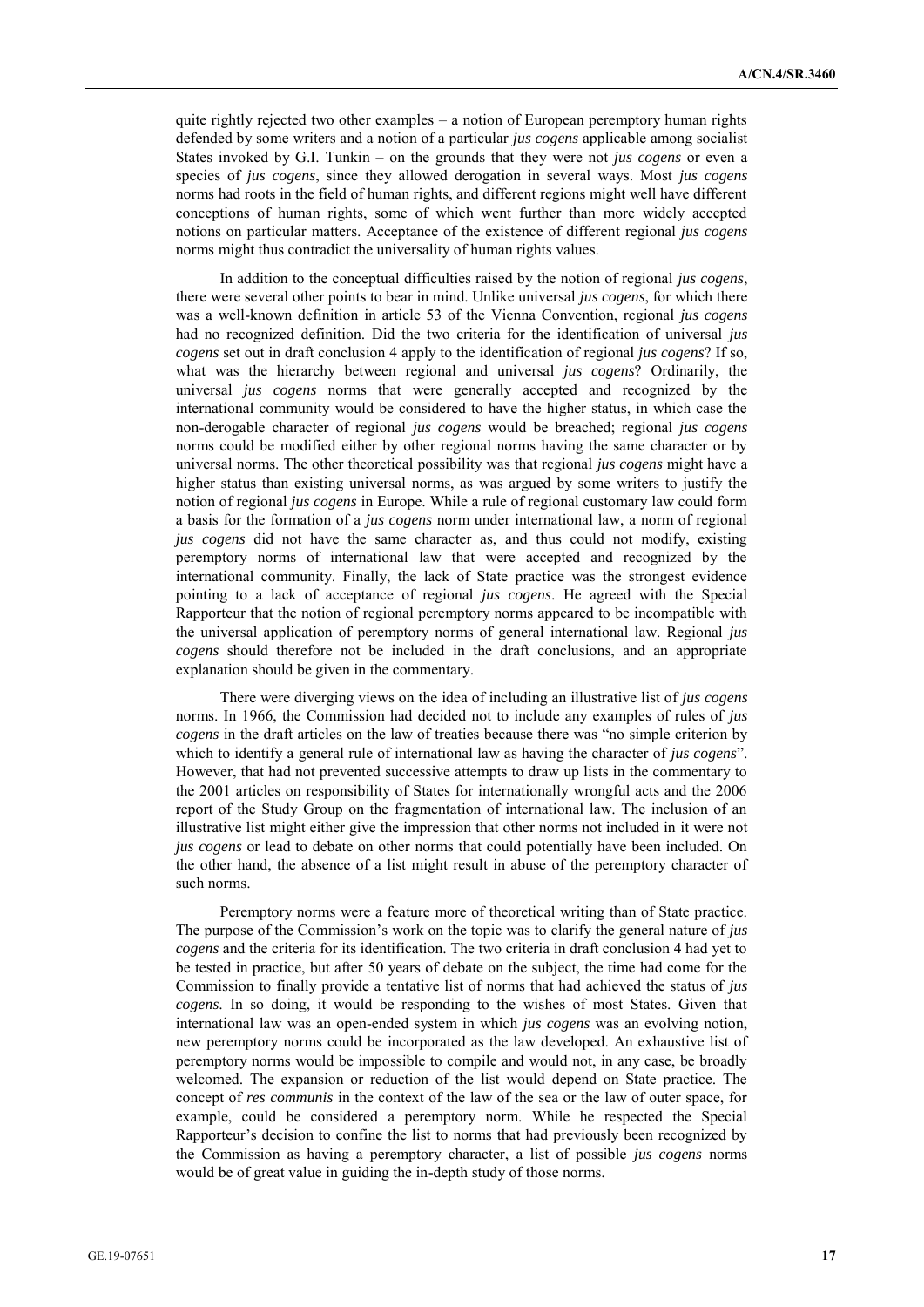The Charter of the United Nations, the Declaration on Principles of International Law concerning Friendly Relations and Cooperation among States in accordance with the Charter of the United Nations and the Universal Declaration of Human Rights must be the starting points for a survey of peremptory norms, since the provisions of those instruments were generally accepted and recognized by the international community. A tentative list of norms recognized by the Commission and the International Court of Justice would provide a useful perspective from which to examine State practice with a view to identifying the emergence and crystallization of specific peremptory norms.

If the Commission decided to proceed with such a list, the first norm included on it should be the prohibition of the illegal use of force. Like Ms. Lehto, he had noted that the examples cited in paragraphs 63 to 66 of the report referred more to the "prohibition of the use of force" than to the "prohibition of aggression". Given that aggression was the most serious and dangerous form of illegal use of force, any reference to the prohibition of the latter would also apply to the former. Mentioning only the prohibition of aggression could give the misleading impression that the draft conclusion did not apply to other illegal acts involving the use of force and that only the prohibition of aggression was a norm of *jus cogens*. There was general agreement that the prohibition of aggression should be regarded as a peremptory norm of general international law. However, under the topic of immunity of State officials from foreign criminal jurisdiction, the crime of aggression had not been included in draft article 7 on crimes in respect of which immunity *ratione materiae* did not apply. In his view, the Special Rapporteur on *jus cogens* should broaden the scope of his survey to assess whether the prohibition of the illegal use of force, like the prohibition of aggression, had achieved *jus cogens* status. The Special Rapporteur might also consider providing some commentary on the relationship between crimes against peace and the prohibition of aggression.

Torture, genocide and crimes against humanity were the most serious and dangerous international crimes. There was an abundance of State practice, jurisprudence and literature to confirm the absolute *jus cogens* character of the prohibition of genocide. Many examples of State practice in Africa, the Americas and Europe were cited in the report, but in order to ensure the universality of that norm, practice in Asia must also be considered. One example of such practice could be found in the 2018 judgment of the Extraordinary Chambers in the Courts of Cambodia in case 002/02.

The status of the prohibition of slavery as a *jus cogens* norm, which followed from the rational and moral force of that prohibition, had been consolidated in the multilateral instruments that had qualified that practice as a crime against humanity, in the wake of the earlier conventions on slavery adopted in 1926 and 1956. Article 99 of the United Nations Convention on the Law of the Sea reflected the peremptory nature of the prohibition of slavery by requiring that any slave taking refuge on board any ship, whatever its flag, should *ipso facto* be free. The peremptory character of the prohibition of slavery obliged States to completely abolish slavery in all its forms. However, it was unclear whether the definition of slavery in those instruments covered new forms of slavery such as trafficking in persons, commercial sexual exploitation and commercial surrogacy. The Special Rapporteur had not identified the different forms of slavery, stating only that modern forms of slavery, however they might be defined, fell within the scope of the prohibition. In his view, the Commission should proceed with caution, given that the scope of the prohibition and the definition of modern slavery were unclear.

The right to self-determination was widely accepted. As Orakhelashvili had noted, the right of peoples to self-determination was "undoubtedly part of *jus cogens* because of its fundamental importance". The biggest obstacle to the recognition of the peremptory nature of that right was its association with sovereignty and human rights, which inevitably led to different approaches. Most, but not all, States and writers believed that the scope and content of the right had moved beyond the colonial context. The position that the right to self-determination presented only certain aspects of *jus cogens* status did not provide a convincing basis for regarding it as a peremptory norm.

The illustrative list would serve a dual function: to indicate the peremptory norms that were accepted and recognized and to highlight other norms that might potentially achieve *jus cogens* status in the future. However, the proposed list must be confirmed by